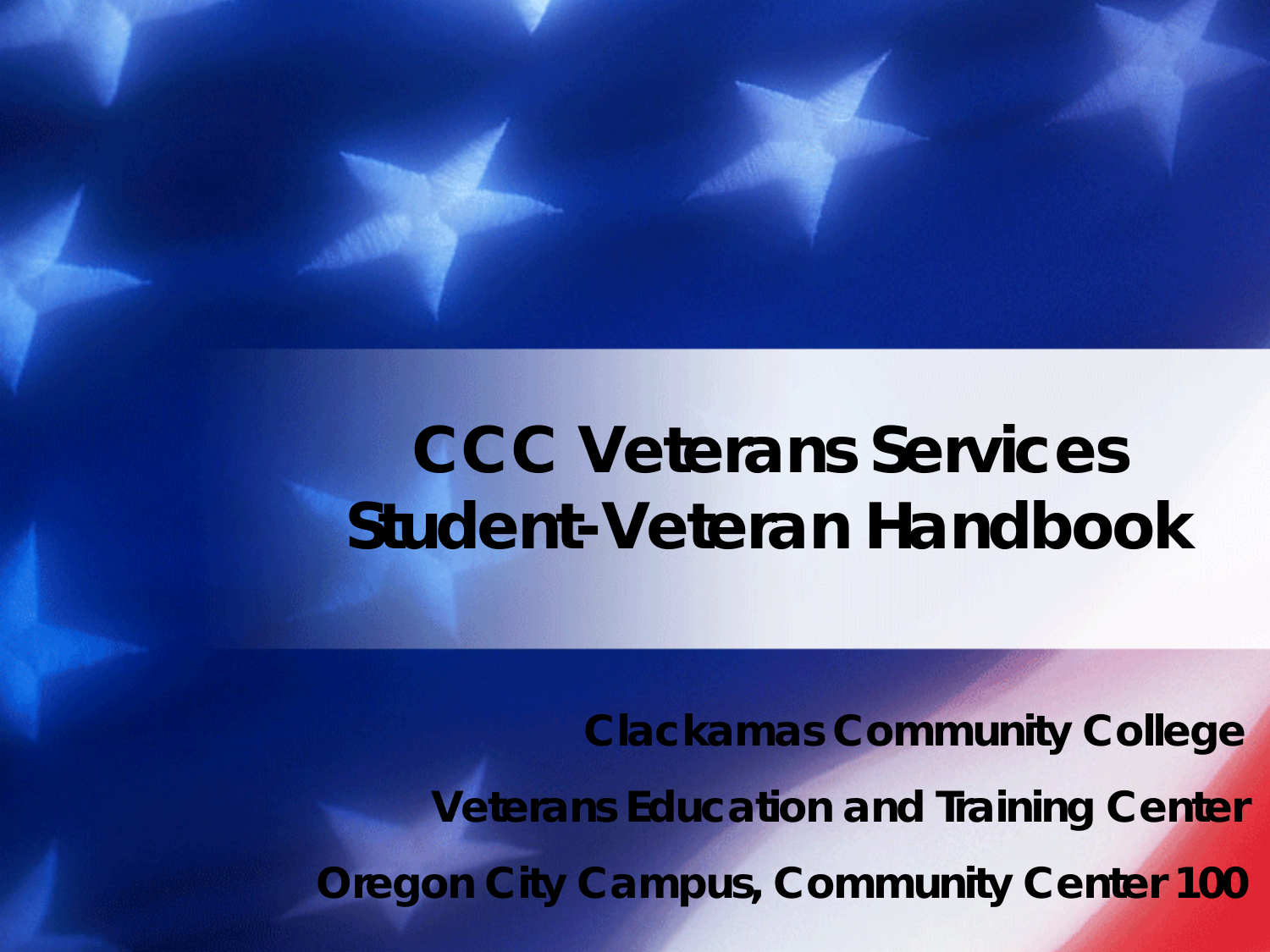#### *Welcome Home & Welcome to CCC!*

- CCC VET Center is located in Community Center 100
	- o We are here to serve you, answer your questions, ease your transition, and assist in your success!
- Fall, Winter, & Spring Hours M-F 8:00AM-5:00PM
- Summer Term Hours M-TH 7:30AM-5:00PM
- Contact Info
	- o [vetinfo@clackamas.edu](mailto:vetinfo@clackamas.edu)
	- o 503-594-3438 or 503-594-3442
	- o [On Facebook](http://www.facebook.com/cccvetcenter)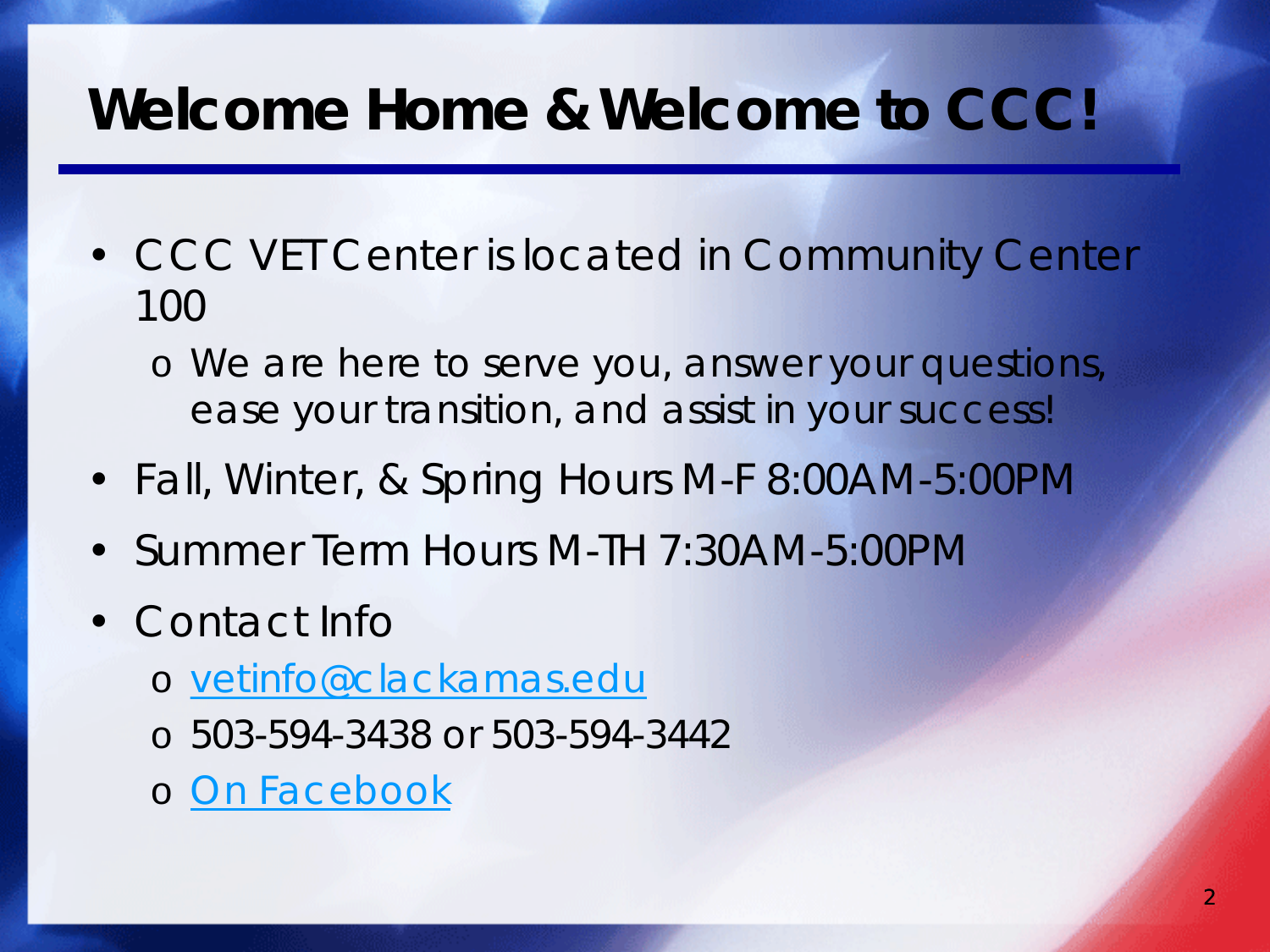#### *Mission Statement*

- The mission of the VET Center is to assist our Veterans and their family members in gaining access to valuable VA educational (and other) benefits while providing all types of transition assistance.
- We will advocate for all veterans, active duty / reserve service members, and military family members throughout our community, assisting them navigate both College and VA processes.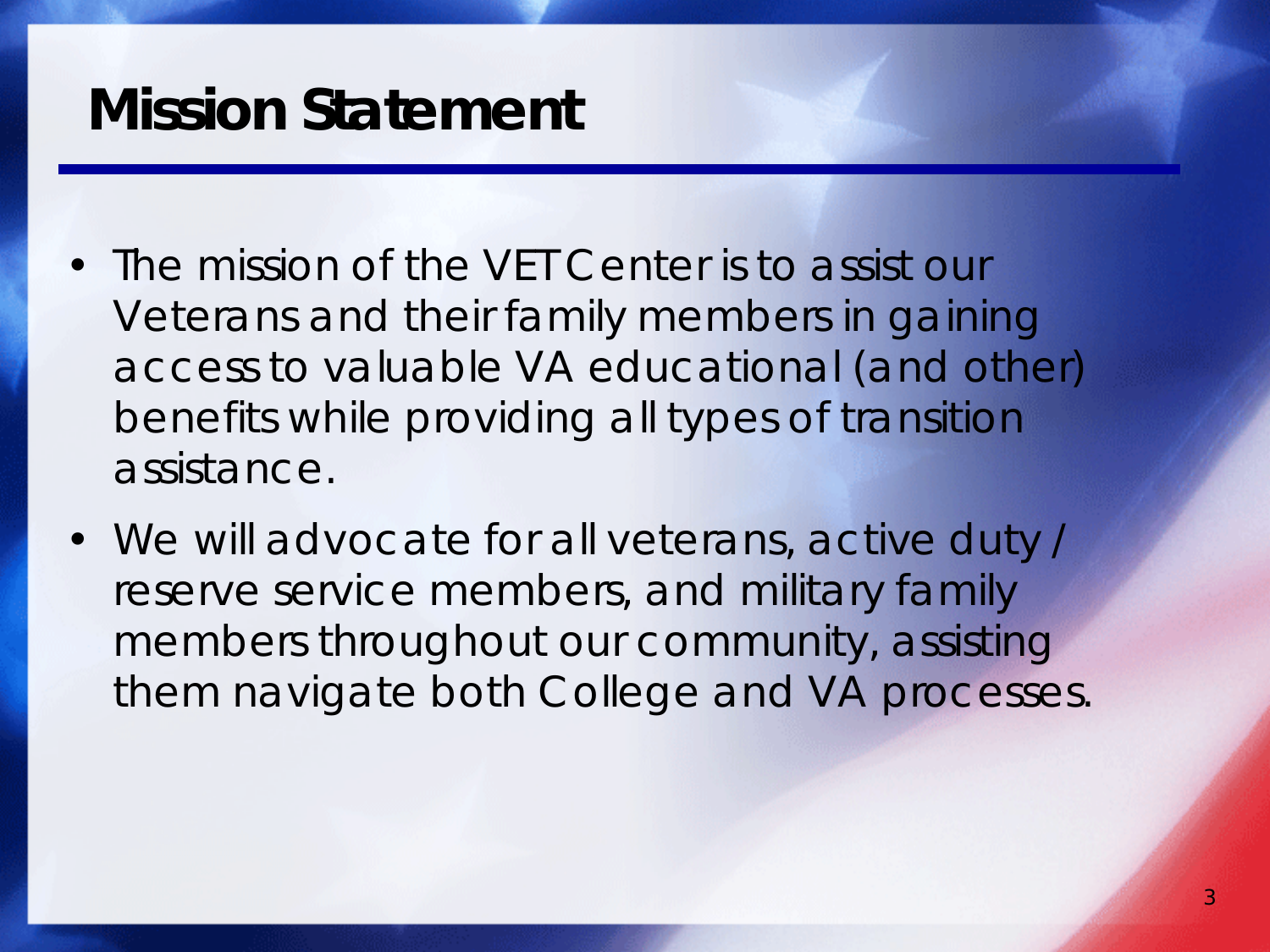#### *CCC VET Center Roles & Responsibilities:*

- Our Mission is your success! Our role at CCC is to inform, empower, and assist you in achieving your educational goals by connecting you with your hard-earned VA Educational benefits.
- It is our responsibility to ensure timely, and accurate VA Educational Benefits certifications while remaining in strict compliance with Federal Law.
- The CCC VET Center does not determine eligibility. Only the VA can determine eligibility, if you are uncertain whether or not you are eligible, we encourage you to apply at http://www.gibill.va.gov/. Once you receive your certificate of eligibility you **MUST** bring a copy into the VET Center (in the Community Center, room 100).
- **NOTE:** It takes approximately 5 or more weeks for the VA Regional Office to process educational benefit claims. You will receive a letter of eligibility from them stating the educational benefits you will receive, the time period awarded, and the months of entitlement remaining.
- VA Educational Benefits are paid based on: attendance, courses applicable to VA objective (YOUR DEGREE or Program of Study), length of courses, and number of credits for each course. *Please check with us if you have any questions!!*
- **We exist to help you succeed—that includes helping you avoid VA debt!!**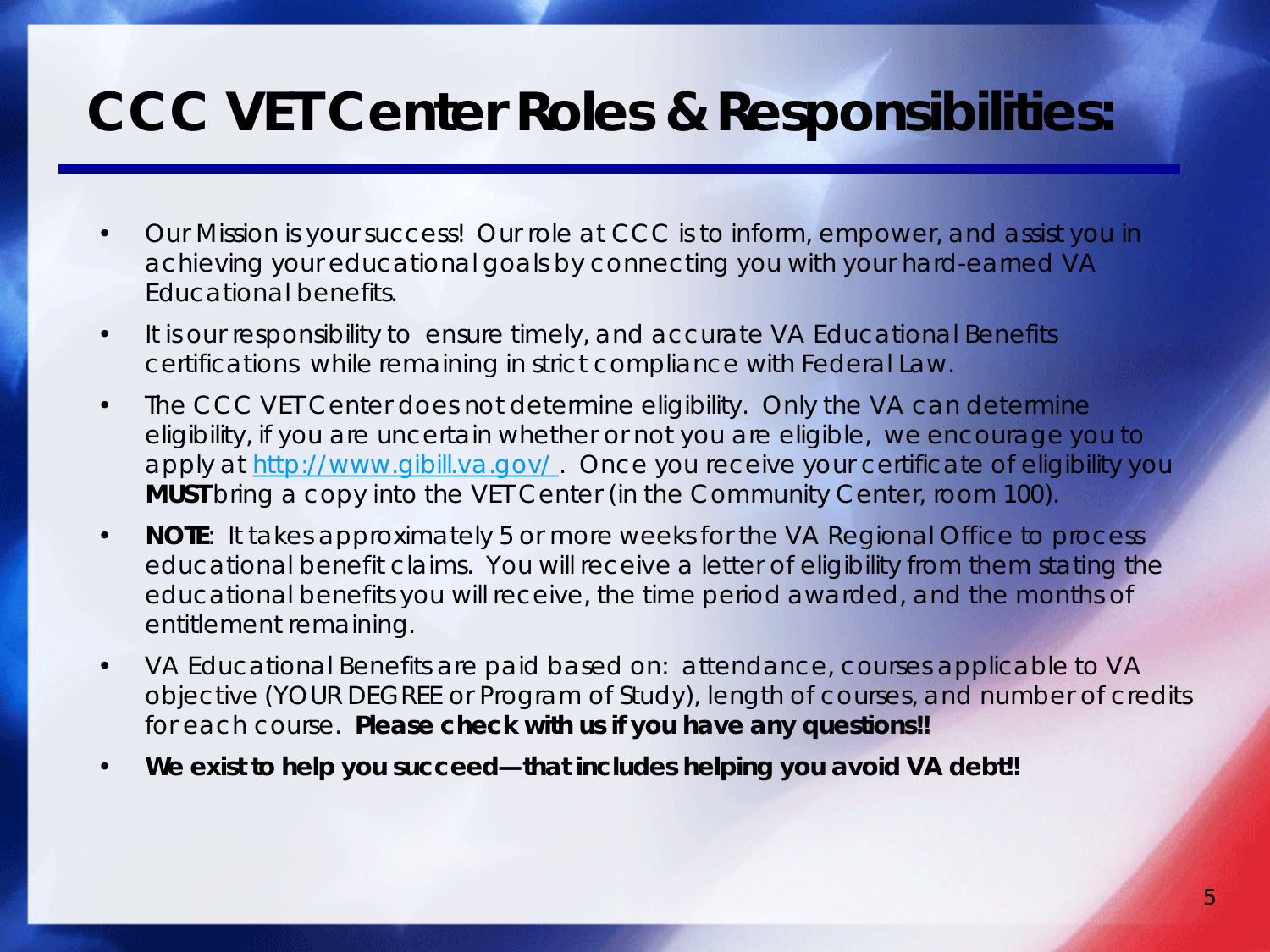# *VA Requirements:*

- Department of Veterans' Affairs will **NOT** pay educational benefits if one of the following should occur:
	- 1. The veteran registers for classes not specified in the declared program of study. Deficiency or remedial courses (below 100 level) may be certified for benefits (For substitution of courses, VA student must visit with the Veteran Education Benefit Specialist.)
	- **2. The veteran fails to submit all previous college transcripts and request their evaluation towards their degree goal by the end of the first term.**
	- 3. The veteran fails to attend class for the **full term** VA benefits are received.
	- 4. The veteran fails to achieve the minimum **GPA of 2.00**
	- 5. The veteran fails to **complete 50 percent** of the courses registered for (unless officially withdrawn during the first 30 days of the term).
	- 6. The veteran, like all students at CCC, will be placed on academic alert when a student's term GPA falls below a 2.00. By the end of the alert term, the veteran must attain a term GPA of 2.00 or they will be placed on Academic Probation status. If he/she fails to do so by the end of the third consecutive term VA benefits will be suspended.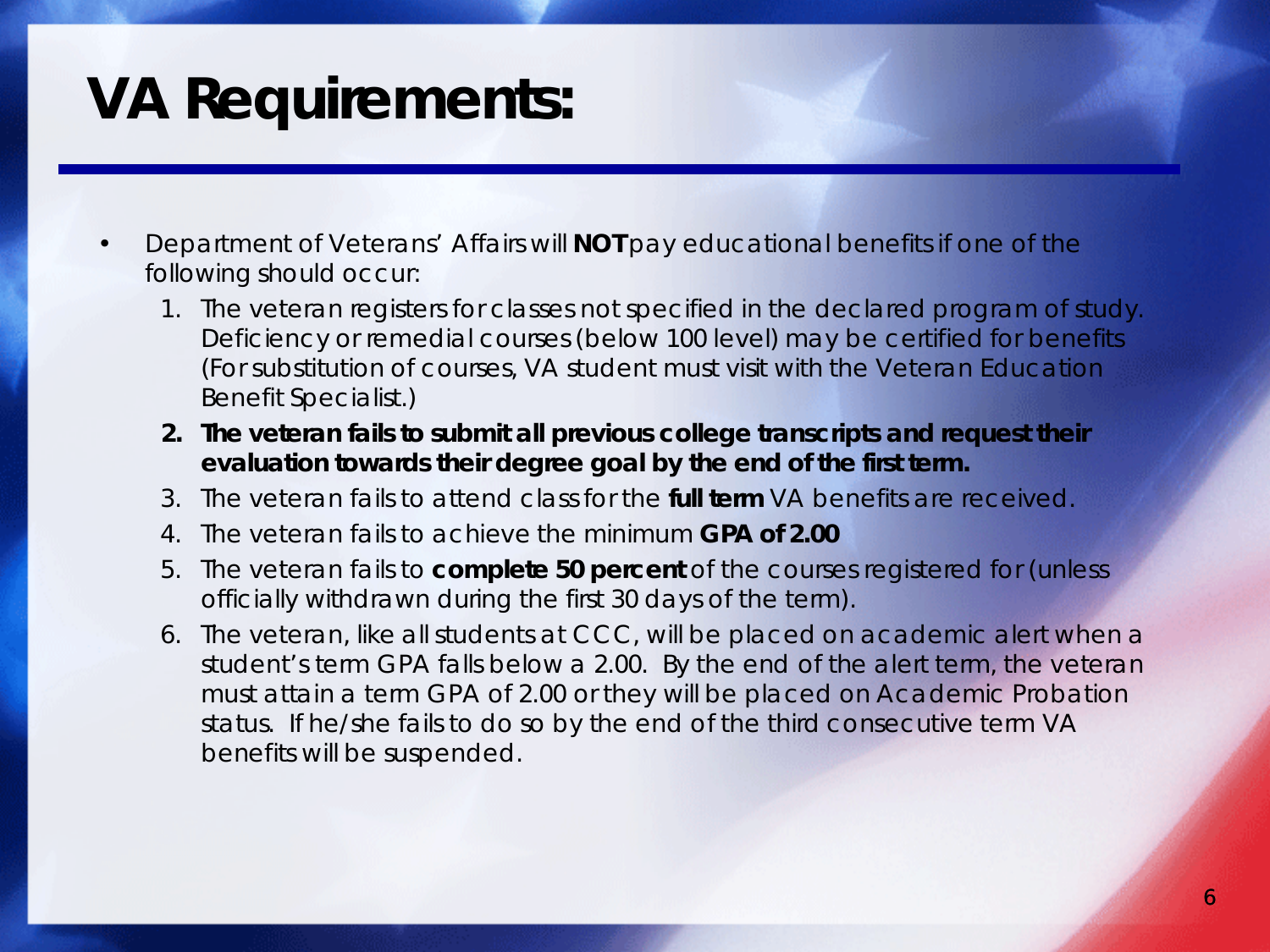# *Academic Standing*

- Refer to the CCC Catalog or Student Handbook for more detailed information
- Students receiving Veterans' Educational benefits are responsible for demonstrating pursuit toward their identified program of study.
	- o Standards for Academic Progress (SAP): You must successfully complete 50% of your coursework with a 2.0 term GPA
	- o Credits attempted do not include credit hours dropped prior to the sixth week of the term or credit hours changed to audit
- Students will be evaluated for academic standing and notified by the Veterans Services Office at the end of each term if one or more of the aforementioned requirements is not met; the following will take place:
	- **1. Academic Alert:** (First term SAP not met) We encourage you to meet with an Academic Advisor to discuss/formulate an academic strategy that will enable you to return to good standing.
	- **2. Academic Probation:** (Second consecutive term SAP not met) We require you to meet with an Academic Advisor to discuss/formulate an academic strategy (Education Plan) that will enable you to return to good standing, failure to do so will result in a registration hold for the subsequent term.
	- **3. Academic Suspension:** (Third consecutive term SAP not met) Students in this status will be restricted from registering for subsequent terms until the following requirements are accomplished and approved by a Veterans Certifying Official: You must meet with an Academic Advisor to discuss/formulate an academic strategy (Education Plan) that will enable you to return to good standing, and complete a Veterans SAP Appeal Package.
	- **4. Termination:** (Fourth consecutive term SAP not met) VA Educational Benefits suspended for a term if SAP standards are not met during the term following Academic Suspension/appeal approval.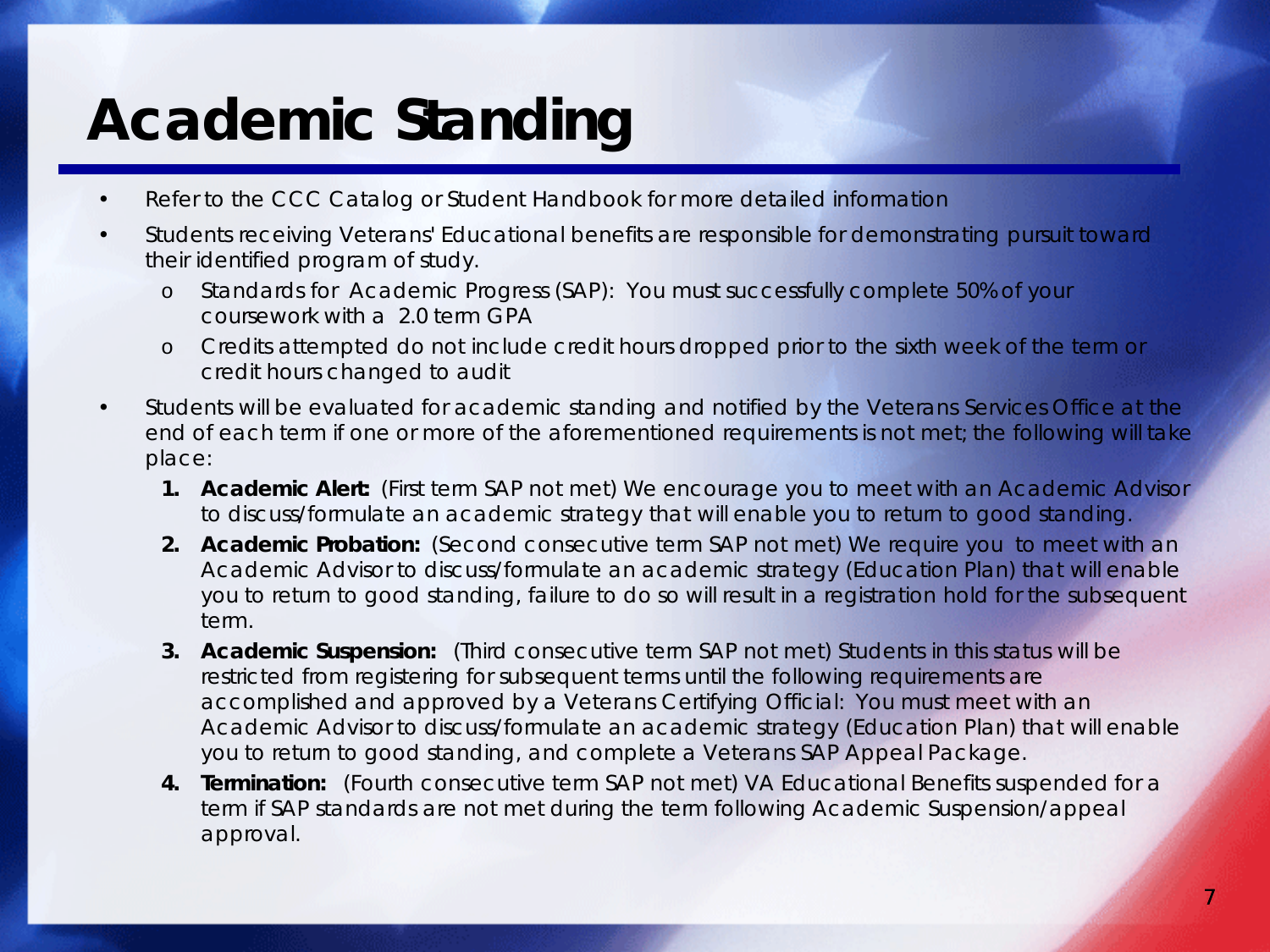#### *Grades*

- Refer to the CCC Catalog for more information
- **I, F, N, W, X, and Y grades affect VA benefits and usually result in student debt /overpayments**
	- o Please contact us ASAP at the VET Center and be on the lookout for letters of indebtedness from the VA. We will assist you with mitigating circumstances and help you with your appeal.
	- o "I" (Incompletes) must be completed within 1 calendar year.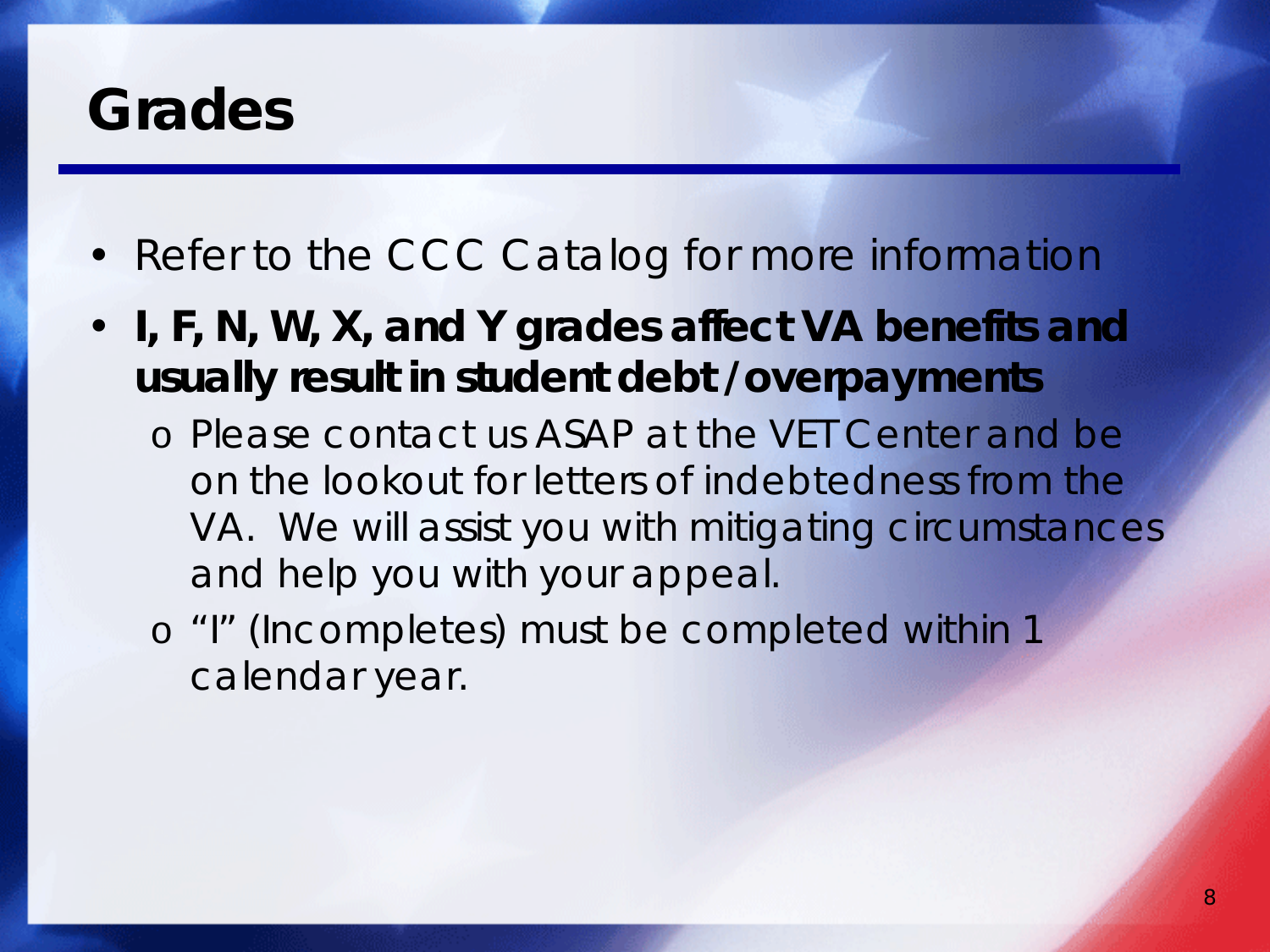#### *Repeat Courses*

- VA will NOT pay for repeat courses that were successfully completed. Letter grades of "A", "B", "C" or "D" are considered to be successfully completed for VA purposes.
- **There are EXCEPTIONS:** Some courses require a specific minimum grade for successful completion. Please refer to CCC catalog course description for these requirements.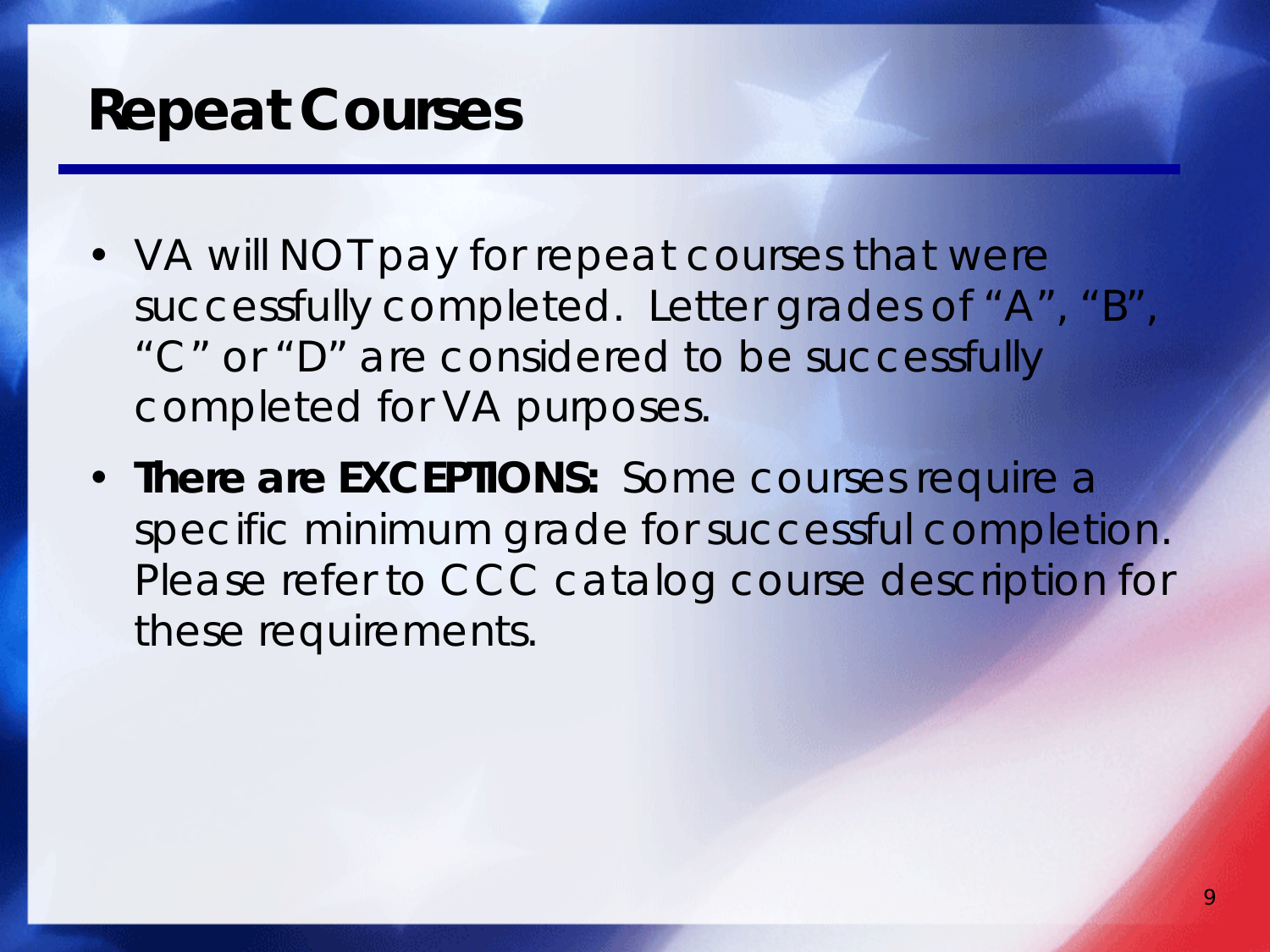# *VA Educational Benefits*

- For the most up-to-date information on all VA Educational Benefits programs please visit <http://www.gibill.va.gov/>
- **Chapter 30, Montgomery GI Bill Active Duty**
	- o For Veterans that served on Active Duty and have been honorably discharged
- **Chapter 1606, Montgomery GI Bill Selected Reserve**
	- o For Current members of the National Guard or Reserve that have not served on active duty (Title 10)
- **Chapter 31, VA Vocational Rehabilitation & Employment Program (VR&E)**
	- o For Veterans with a Service Connected Disability (usually above 33%)
- **Chapter 33, Post 9/11 GI Bill**
	- o For Veterans that have served at least 90 days of Active Duty since 9/11/2001
- **Chapter 35, Dependents Educational Assistance (DEA)**
	- o For Dependents or Spouses of Veterans that were killed in action, died during their service, or are 100% disabled as a result of their service
- **Fry Scholarship**
	- o For Children of Active Duty members of the Armed Forces who were killed in the line of duty after 9/10/2001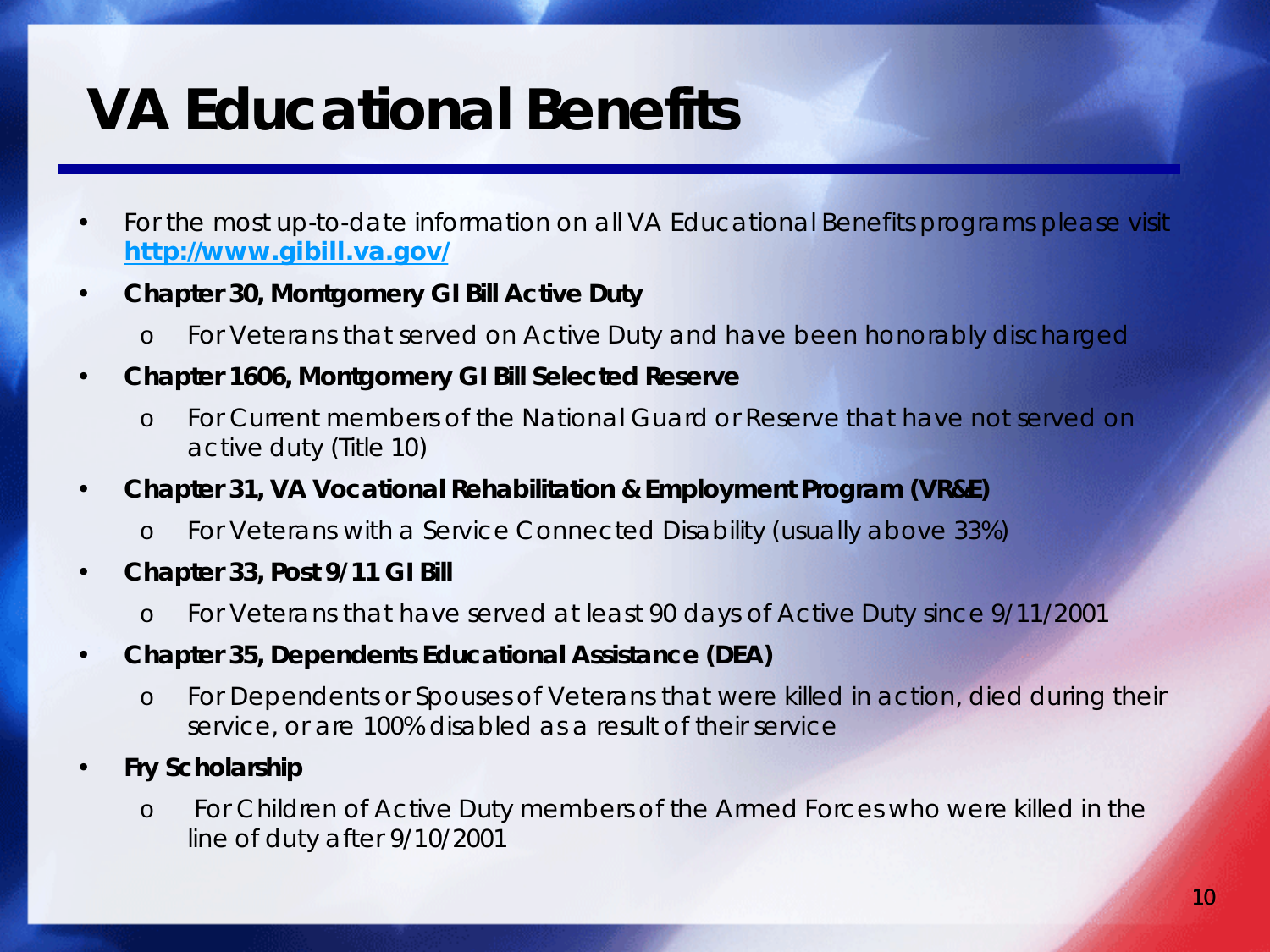#### *Department of Defense (DOD) Educational Programs (tuition assistance)*

#### • **Tuition Assistance**

- o For current members of the National Guard, Reserve, and active duty service members
- o Pays 100% of tuition, up to \$4500 per year, NOT FEES
- o For more information and/or to get started contact your Unit Education Officer or NCO
- o For ORNG, Army, and Army Reserve visit <https://www.goarmyed.com/login.aspx>

#### • **Military Spouse Career Advancement Accounts (MyCAA)**

- o For spouses of deployed or recently deployed service men and women
- o Provides up to \$6,000 of Financial Assistance for military spouses who are pursuing degree programs, licenses or credentials leading to employment in portable career fields.
- o [http://www.myarmyonesource.com/FamilyProgramsandServices/FamilyP](http://www.myarmyonesource.com/FamilyProgramsandServices/FamilyPrograms/SurvivorOutreachServices/MyCAAFactSheet.aspx) rograms/SurvivorOutreachServices/MyCAAFactSheet.aspx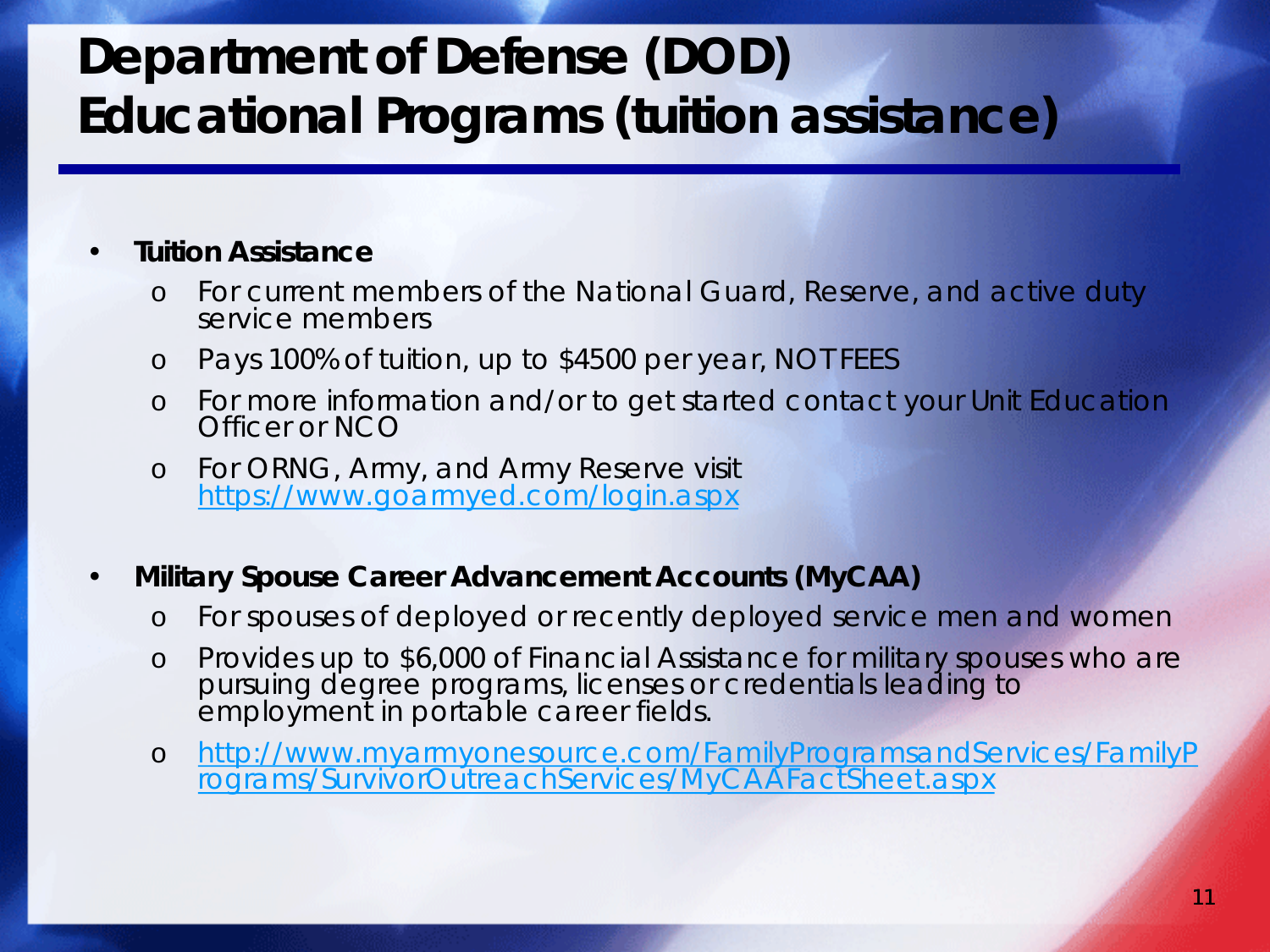# *State of Oregon Programs*

- **Oregon Educational Aid for Veterans (currently suspended!)**
	- o For Oregon Veterans not utilizing Federal VA Benefits
	- o Veterans are entitled to receive \$150 per month when enrolled for 12 or more credits at CCC. Benefits will be paid for as many months as the veteran spent in active service, up to a maximum of 36 months. One month of entitlement will be charged for each month paid.
		- 1. Must be a full-time student, **and**
		- 2. Active duty in the Armed Forces of the US between June 25, 1950 and January 31, 1955 **or** subsequent to (anytime after) June 30, 1958 for not less than 90 days,
		- 3. Is a resident of Oregon when applying for Educational Aid,
		- 4. Released from the military under honorable conditions, **and**
		- 5. A U.S. Citizen
- **Fallen Oregon Service Member Tuition Waiver**
	- o For spouses or dependent children ages 17-23 of a Veteran who:
		- 1. At the time of death served in the Armed Forces during a national emergency, war declared by Congress, or action of the UN or was killed on active duty
		- 2. Or died of a service-connected disability acquired on active duty after 1990
		- 3. Or is 100% disabled as a result of military service as certified by US Dept of Veterans Affairs
		- 4. Student must maintain SAP and be in good academic standing to qualify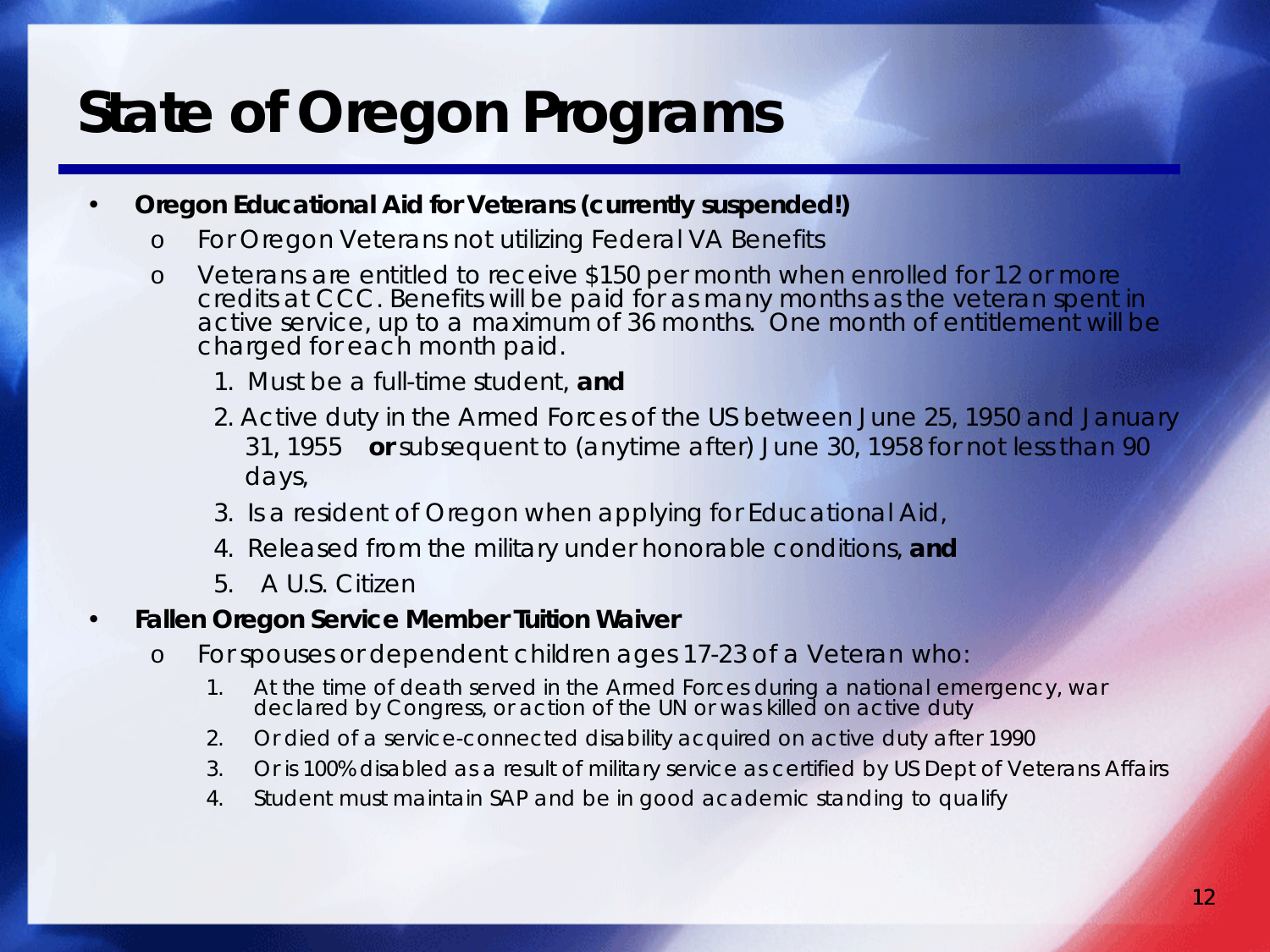#### *Degree and Certificates*

• Veterans receiving VA benefits may select any program listed on the following website for approved programs at Clackamas: <http://inquiry.vba.va.gov/weamspub/> I

o Veterans may change program of study and continue to receive VA benefits with VA approval; for details, visit the VET Center o When changing your program of study a new education plan must be developed and turned in to the Veteran Education Benefit Specialist. o Veterans pursuing a Nursing Degree must be accepted into the program before declaring it as a major.

o Only courses that are required for completion of the degree/certificate you have declared as your major can be certified to VA.

• **Remember this rule: "The VA will only pay for the minimum number of credits needed for you to receive your degree."**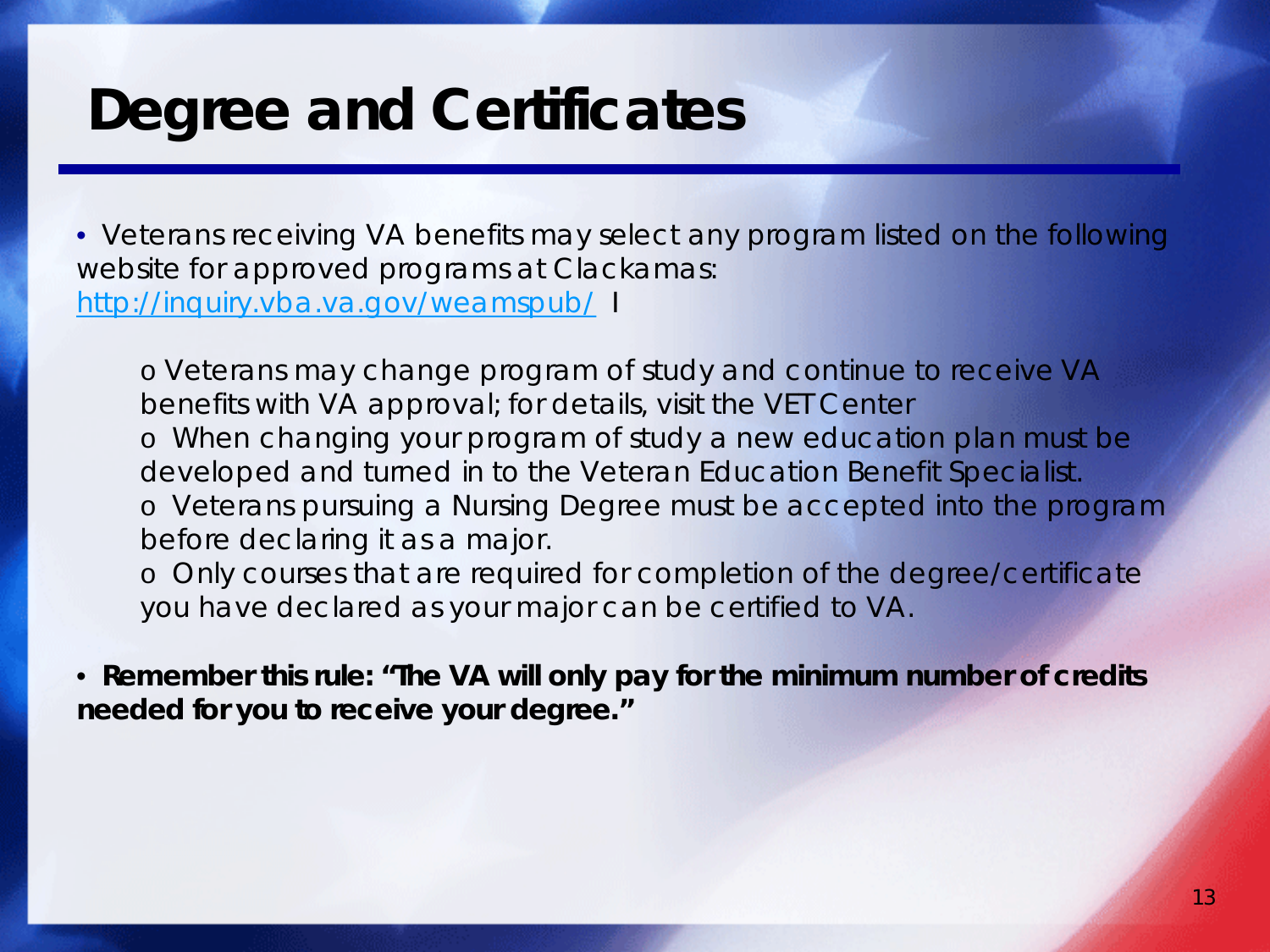# *Attending Multiple Schools*

- You may attend and utilize your VA benefits at more than one school
- The degree-granting institution is the Parent School
	- The Parent School must approve the courses for certification from the secondary school
- It is the student's responsibility to communicate with the School Certifying Official (SCO) at both institutions—please see your SCO for more information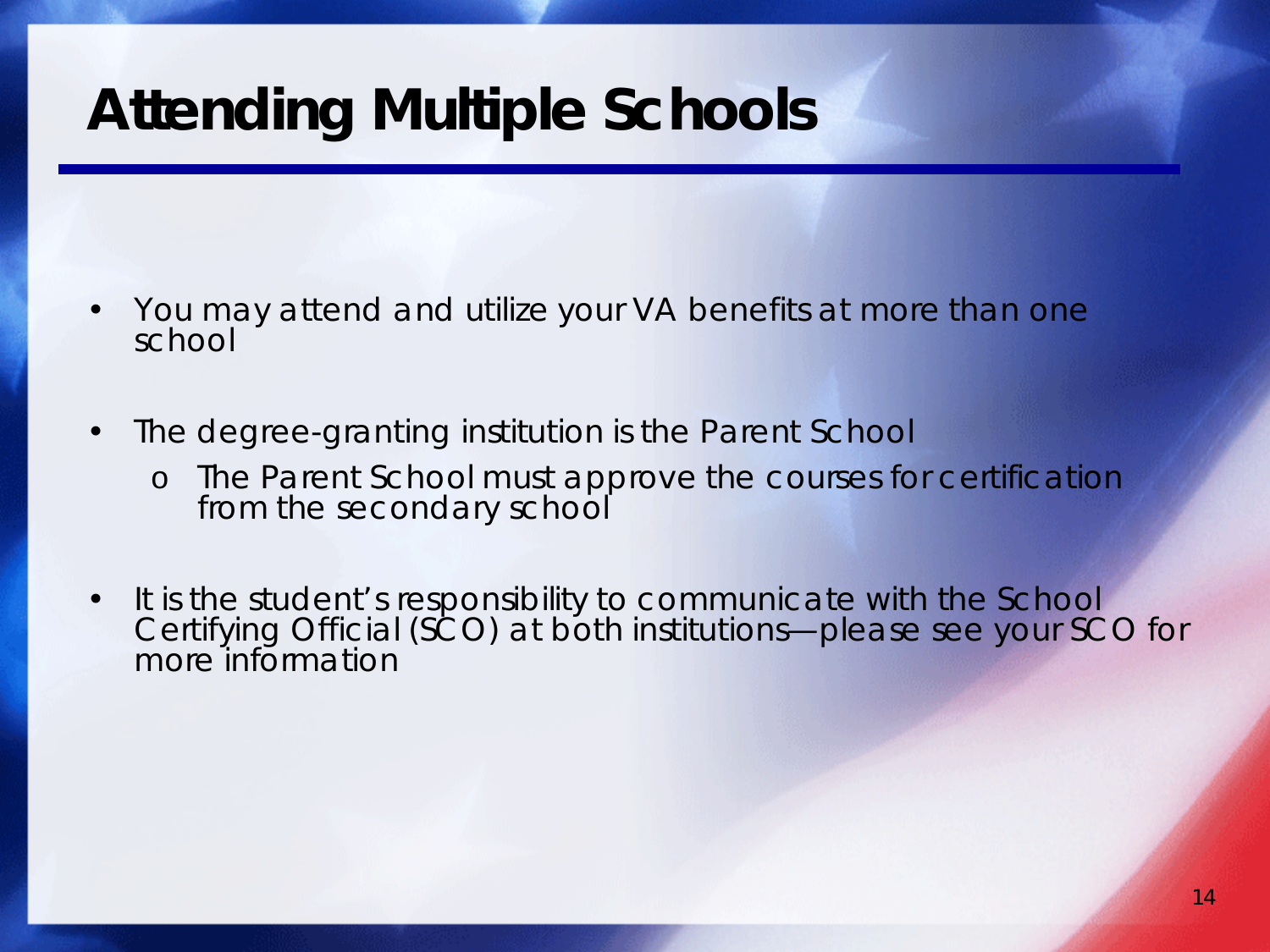### *Changing Personal Information*

- Changes in veterans' personal information must be reported to the CCC Veteran Services Office. Failure to do so may result in the delay or loss of VA benefits.
	- o In addition, please report any and all changes to the Admissions office
	- o All official CCC communication is transmitted via your myClackamas and your College email account—check if often!
	- o You may utilize ebenefits to manage your personal information with the VA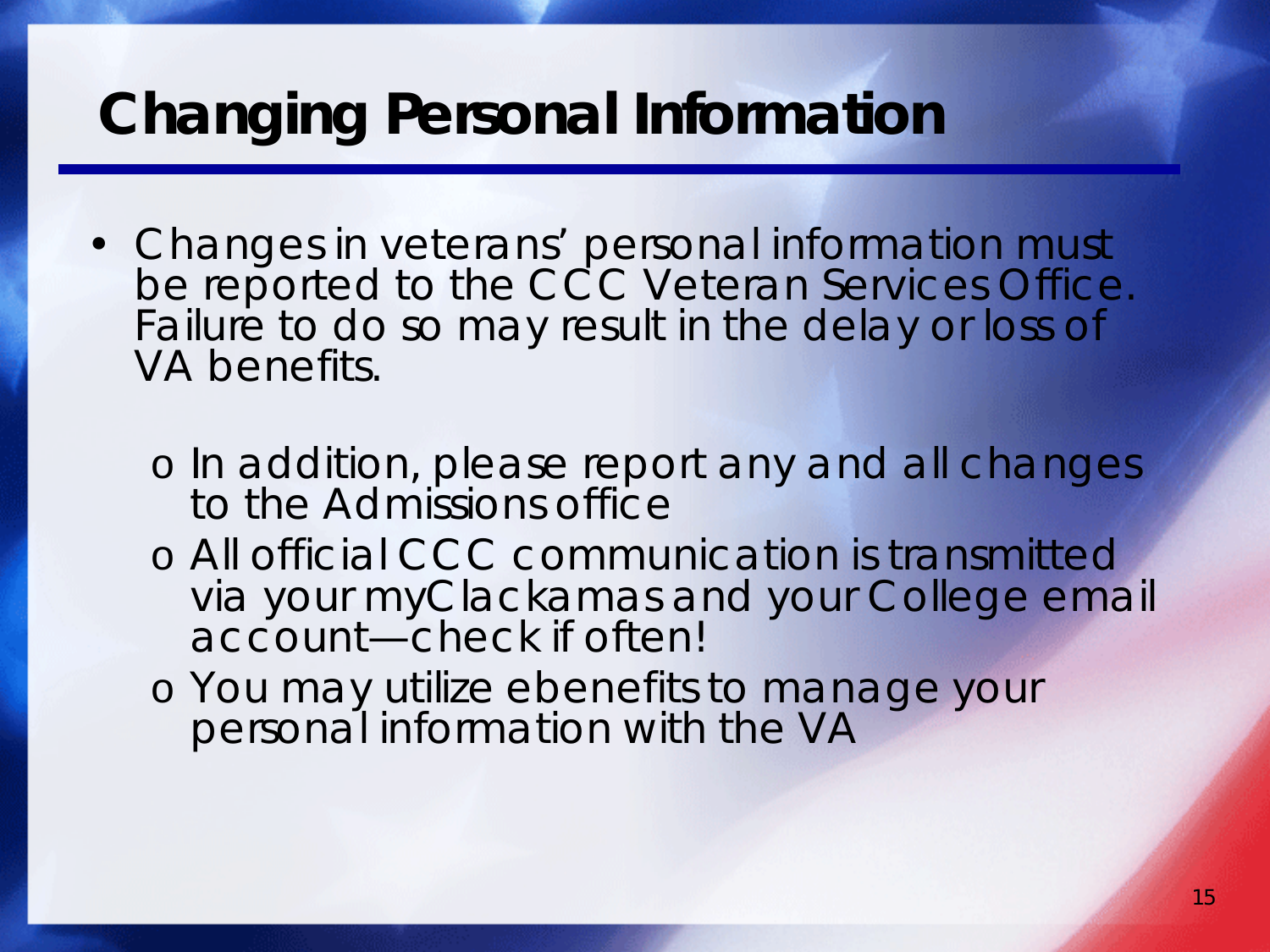#### *Request for Certification/Schedule Changes*

- Requests for Certification to the VA must be submitted **EVERY** term by turning in a "Veterans Request for Certification" form to the Veterans Services Office
- All schedule changes **must** be reported **immediately** to the CCC VET Center to avoid overpayment / student indebtedness
	- o Changes include but are not limited to:
		- 1. Enrolling every term
		- 2. Adding/Dropping a class
		- 3. Withdrawals
		- 4. Changing a degree or program
		- 5. Updating personal information
- Students withdrawing from a course after 30 days should provide the CCC Veterans Services Office with a statement indicating any mitigating circumstances involved. This statement will be sent to the Veterans' Administration for consideration in determining any overpayment.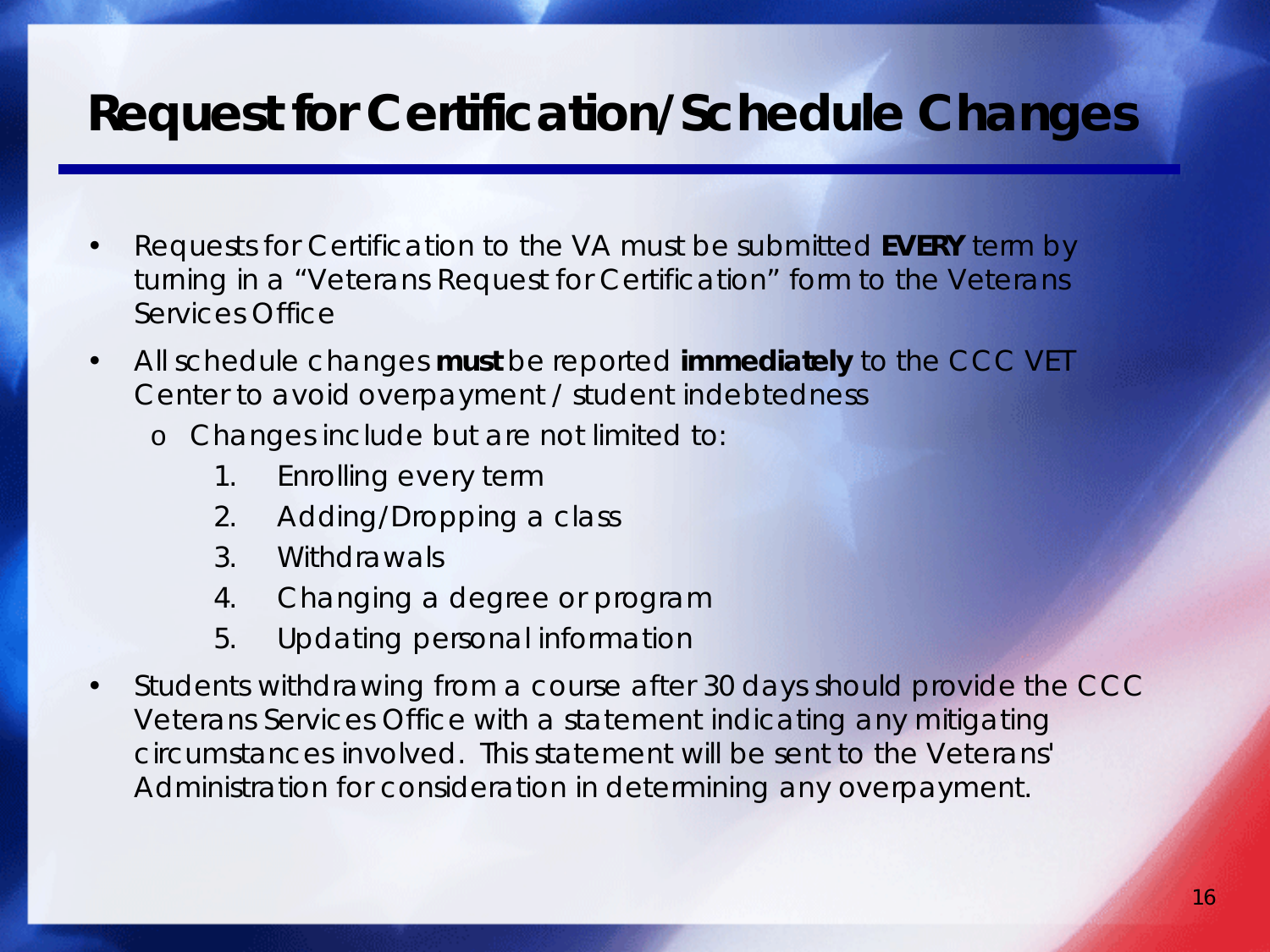#### *Enrollment Status*

- Chapter 33 students are paid by the credit hour but **must take at least 7 credit hours** to receive BAH! Also, at least one credit must be 100% in classroom (not hybrid, distance, web, etc.) in order to receive the full BAH rate for this area
- Chapter 30, 35 students are classified as follows:
	- − 12 credit or more = Full time
	- − 9-11 Credits = ¾ time
	- − 6-8 Credits = ½ time
	- − 5 or less credits is less than ½ time

(BAH is pro-rated based on rate of pursuit; i.e. 3/4 time = 75% payment, or half-time = 50% payment)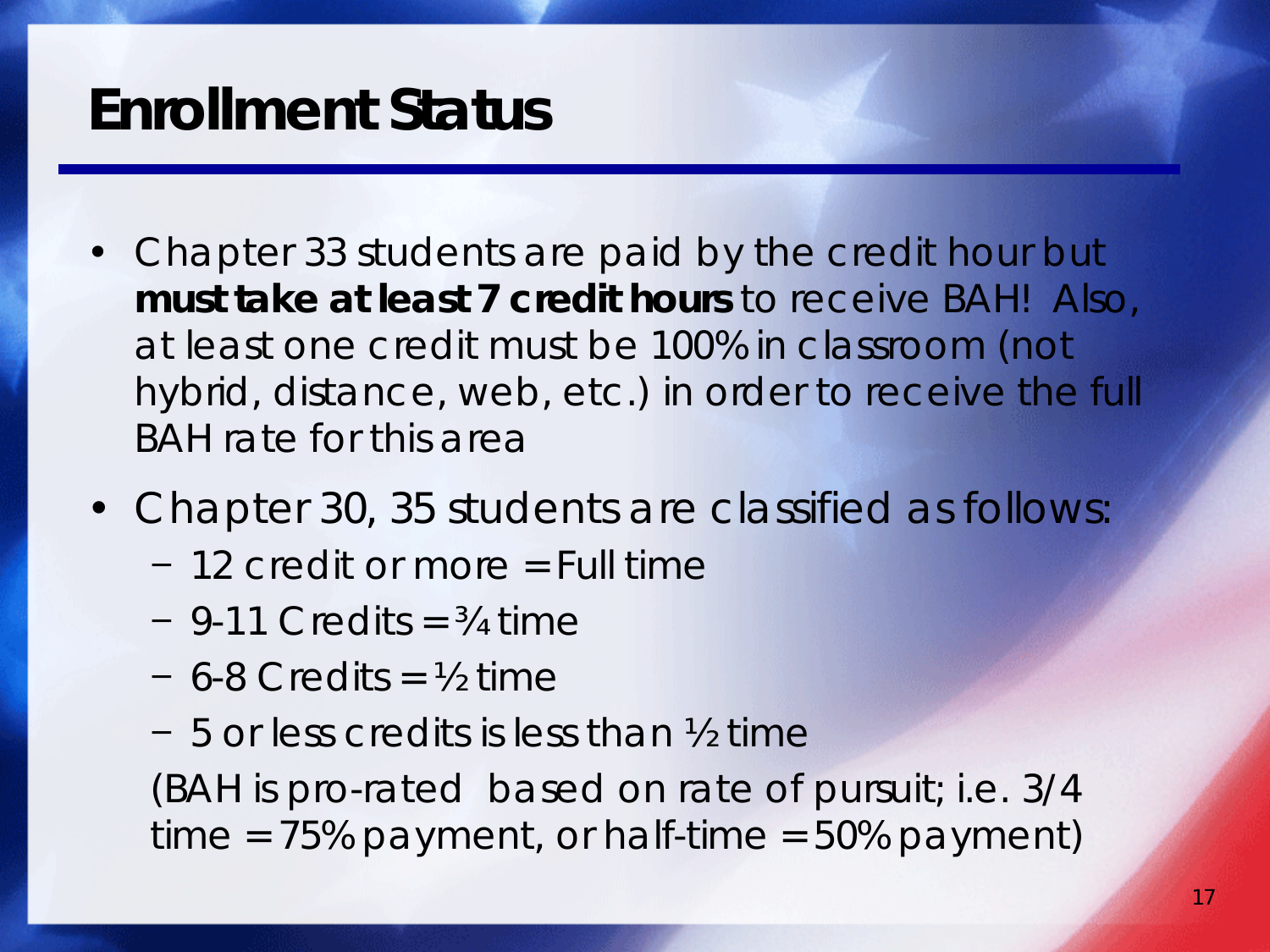# *Online/Hybrid Courses:*

- Chapter 33, Post 9-11 recipients be advised, **online and hybrid courses can affect payment**
	- o If you take all of your courses online/hybrid you will be paid at ½ the national average for BAH
	- o You may receive Oregon City BAH if you take at least 1 traditional (in-class) course for the entire term

#### • All VA Students

- o The VA will not pay for online/hybrid remedial (below 100 level) courses
- o If you would like to utilize benefits for remedial courses, you must first test into that course, and take the traditional (in-class) section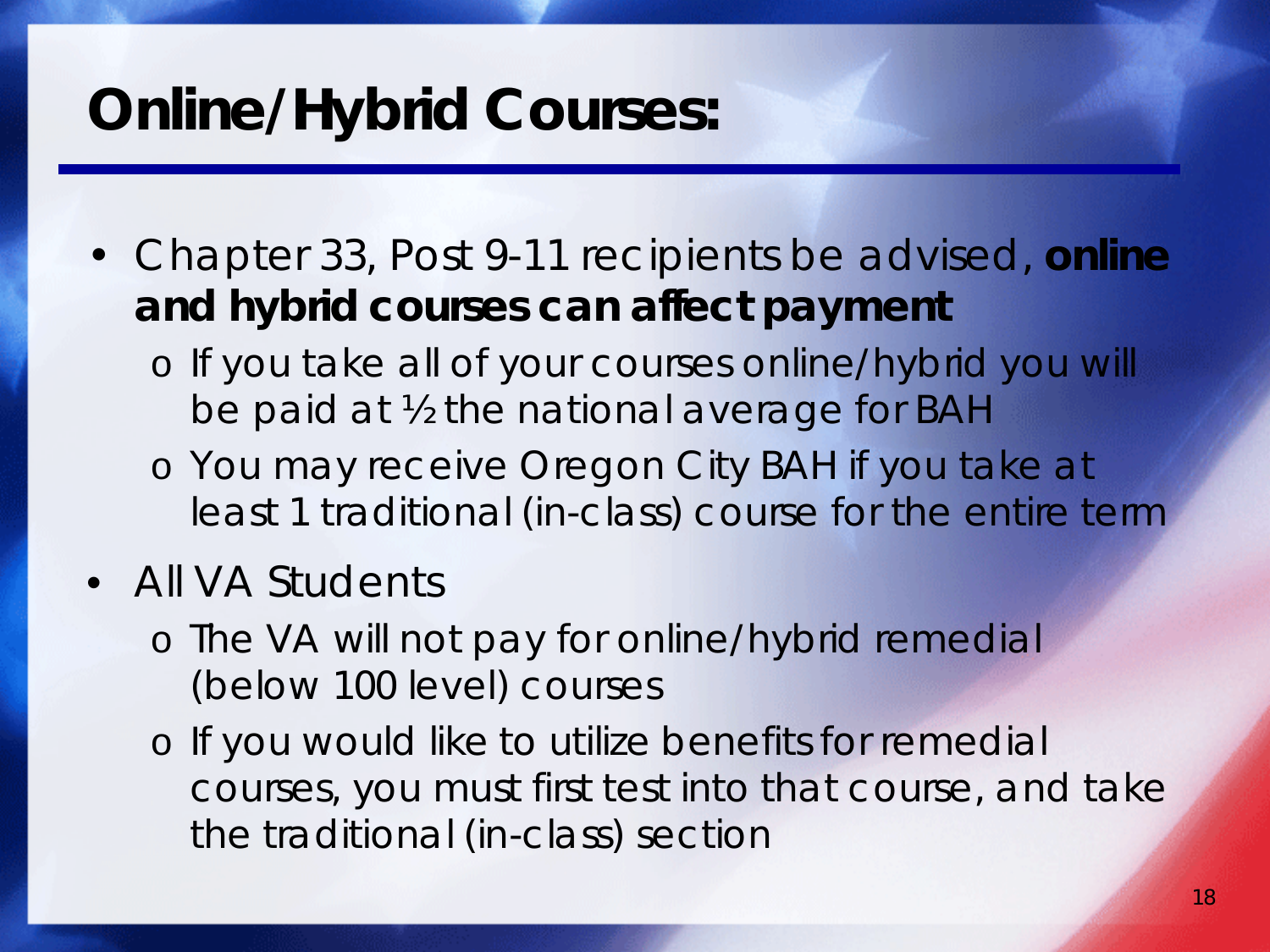### *Attendance*

- The VA requires veterans receiving benefits to attend all scheduled class meetings.
- If you receive notification of a deployment, bring 2 copies of your orders to the College, one to the VET Center, and one to the Registrar.
- Pre-scheduled medical procedures should also be reported to the Veterans Services Office, we can help!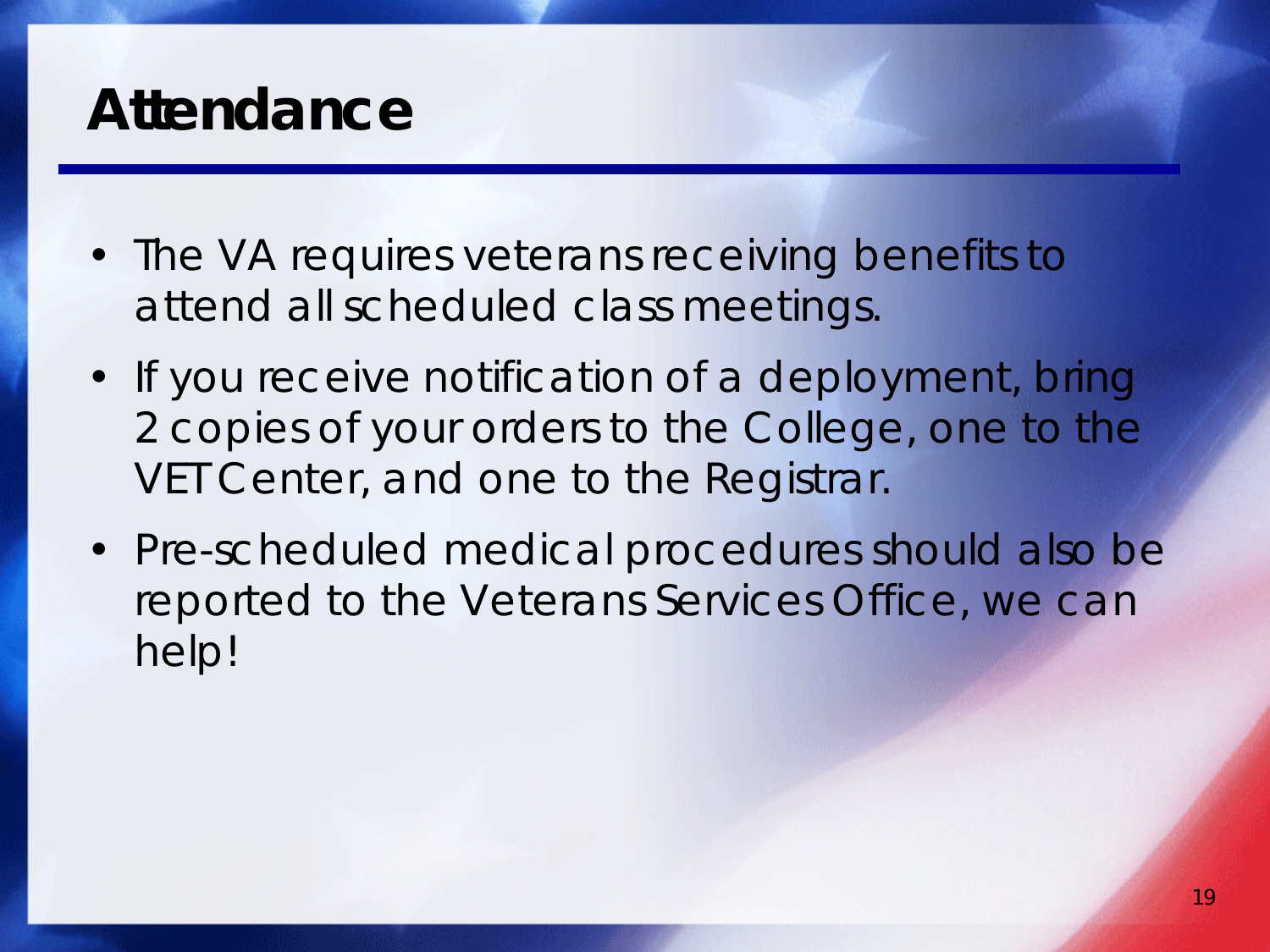# *Payment to CCC*

- All Chapters, with the exception of CH-33 (at the 100% rate) and CH-31 are responsible for paying all tuition and fees- refer to page 6 of the schedule of classes for important term deadlines
- You are responsible for payment of all tuition and fees due to the College if VA does not make payment because of an overpayment situation.
- You should inform the CCC Veterans Services Office immediately if you have an overpayment with the Department of Veteran Affairs.
- Chapter 33 Students must inform the Veterans Service Office of any Tuition Waivers or Tuition Scholarships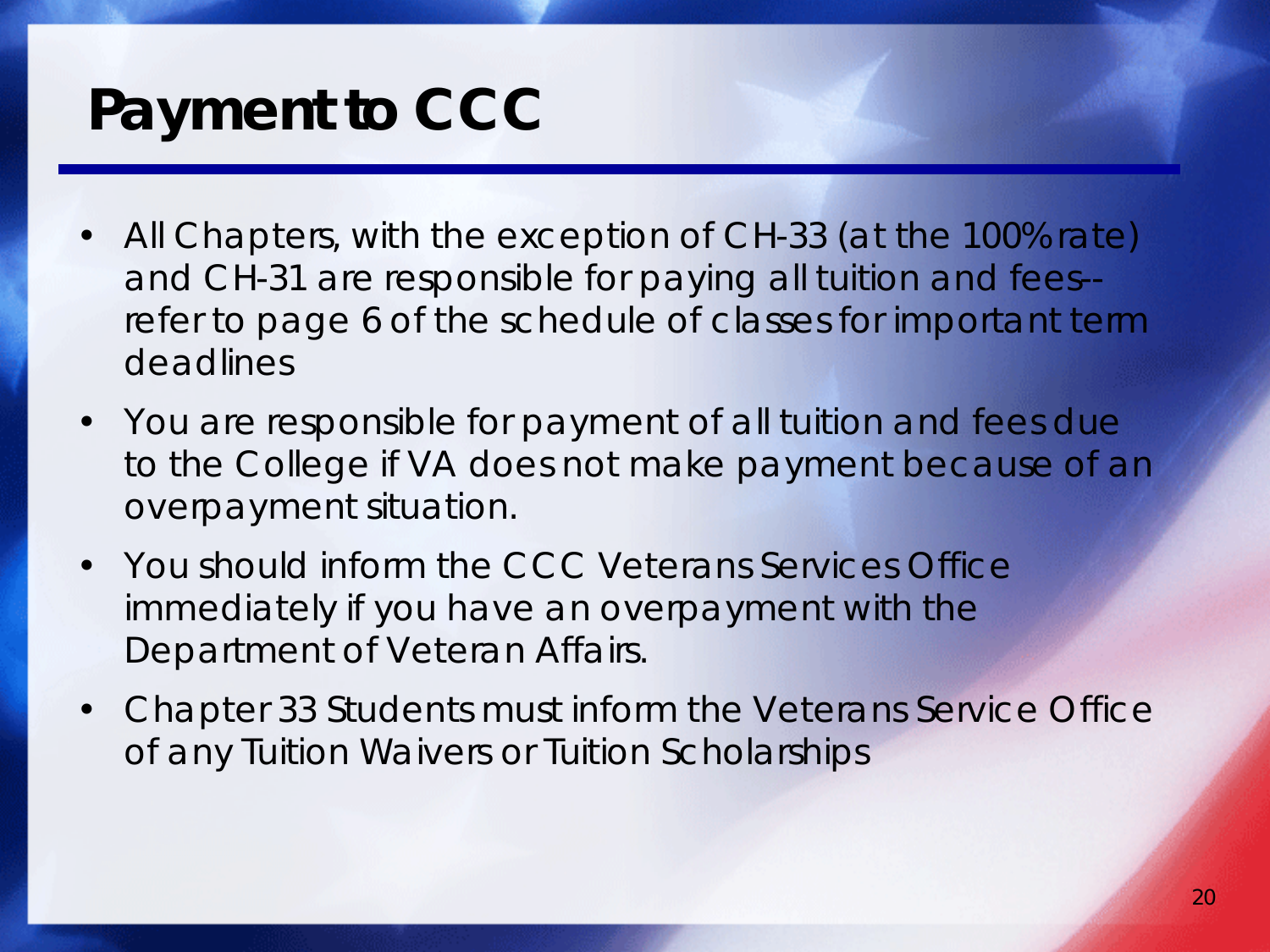# *Payment to You*

- VA Educational benefits are paid in a reimbursement method based on: attendance, courses applicable to VA objective and length of courses**.**
- VA students should receive their first check within 4 to 6 WEEKS after the first day of class (or later, if the veteran applies for certification after classes begin.)
- Chapters 30, 1606, and 35 students are responsible for verifying enrollment the last day of each month enrolled at CCC @ [www.gibill.va.gov](http://www.gibill.va.gov/) WAVE system or 1-877-823-2378
	- o *Failure to do so may result in non-payment*
- Pay attention to the "Important Dates to Remember" page located in the Schedule of Classes (page 6!)
- Register as early as possible to ensure maximum class availability
- For questions concerning payment, contact the VA directly at 1-888-442- 4551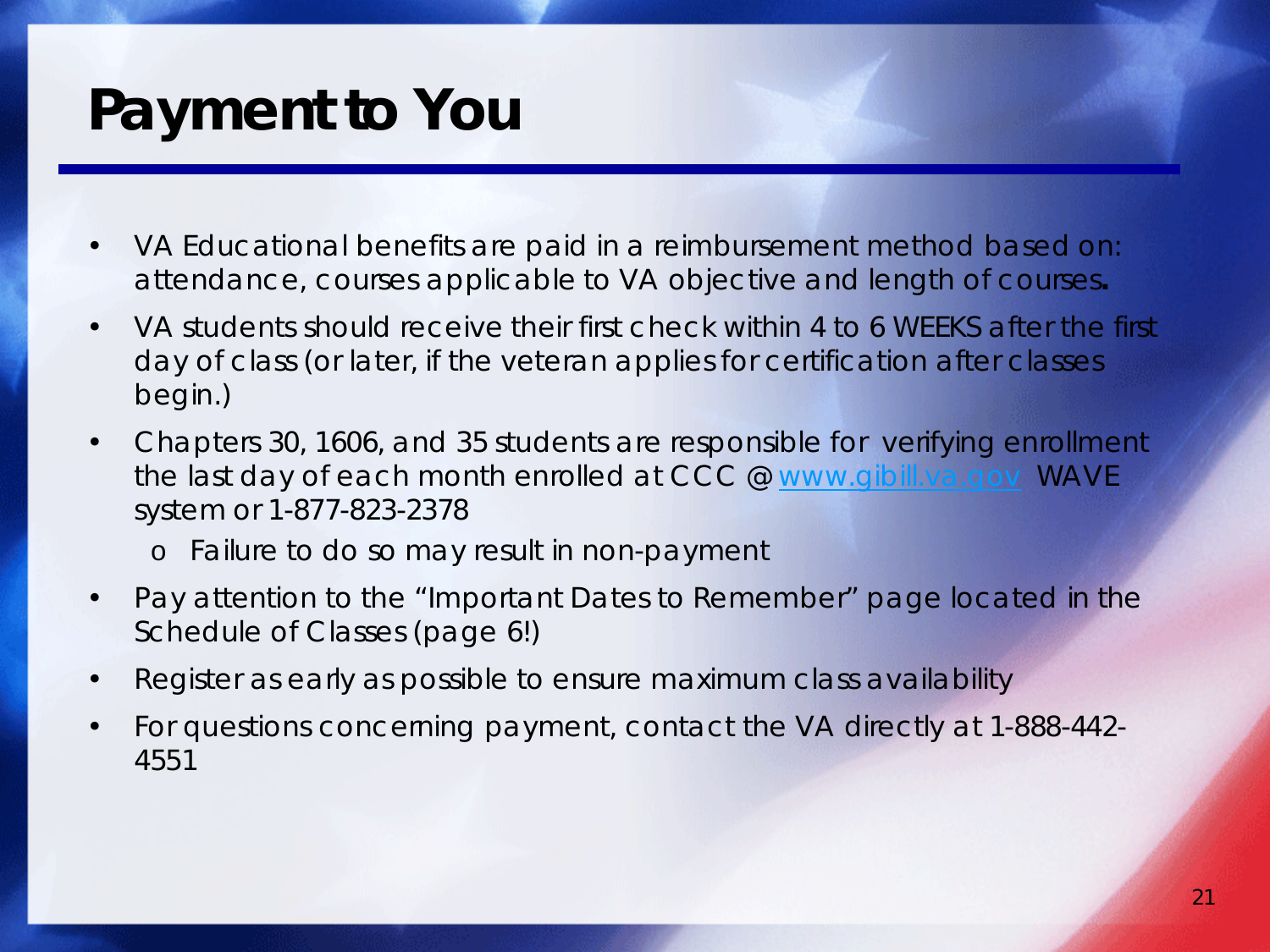## *Direct Deposit*

- Direct Deposit is the VA's preferred and most efficient method of payment
- Enter direct deposit information (bank account number and routing number) when applying through VONAPP, or via your ebenefits account
- Call the VA directly @ 1-888-442-4551 to set it up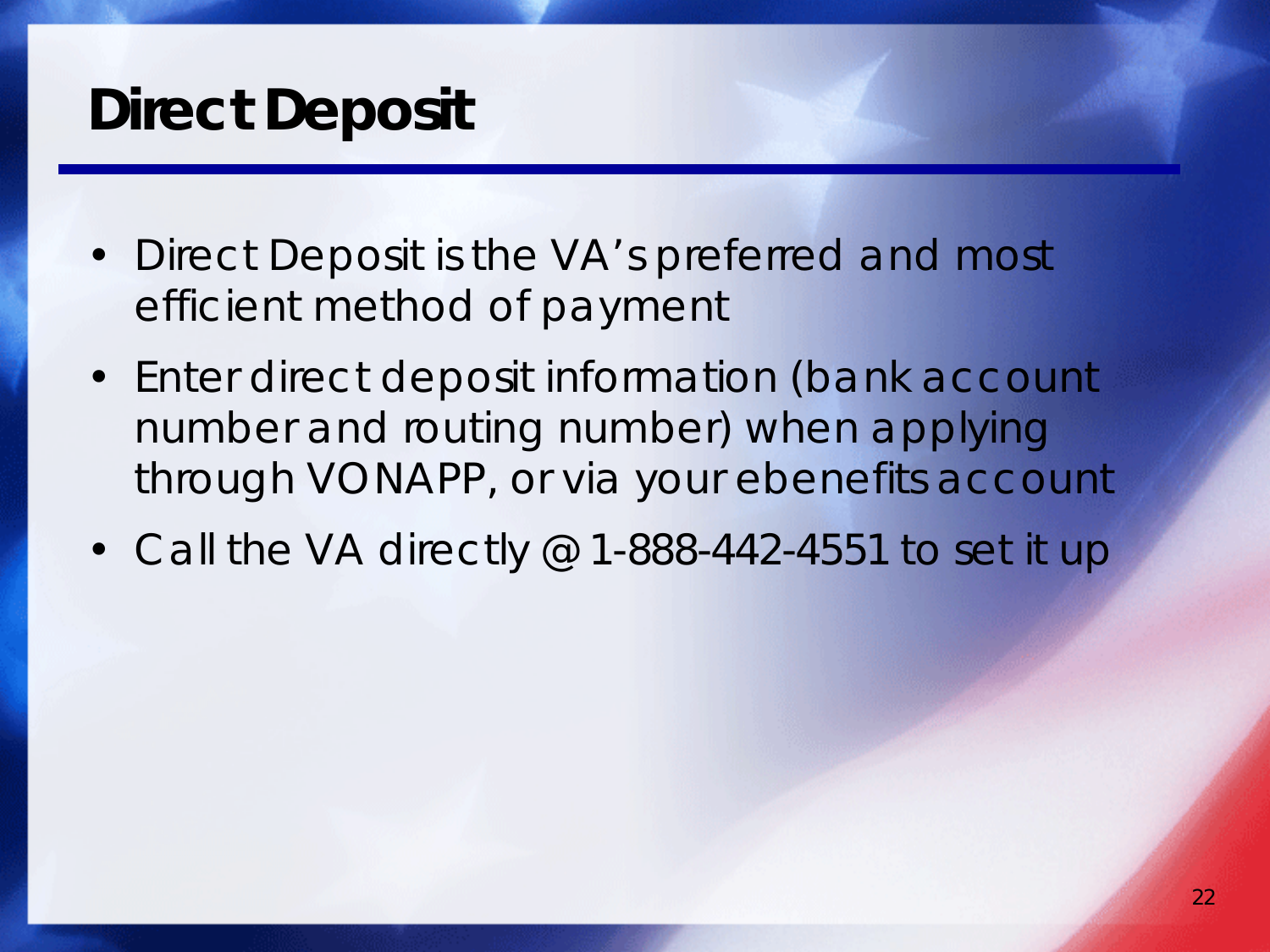### *Break Pay*

- The VA no longer pays for breaks between terms please anticipate and plan for these pay gaps
- Payment is issued only for certified enrollment periods based on #of credits, and training time
	- o You are only paid during the time you are in class, based on the start and end dates of each term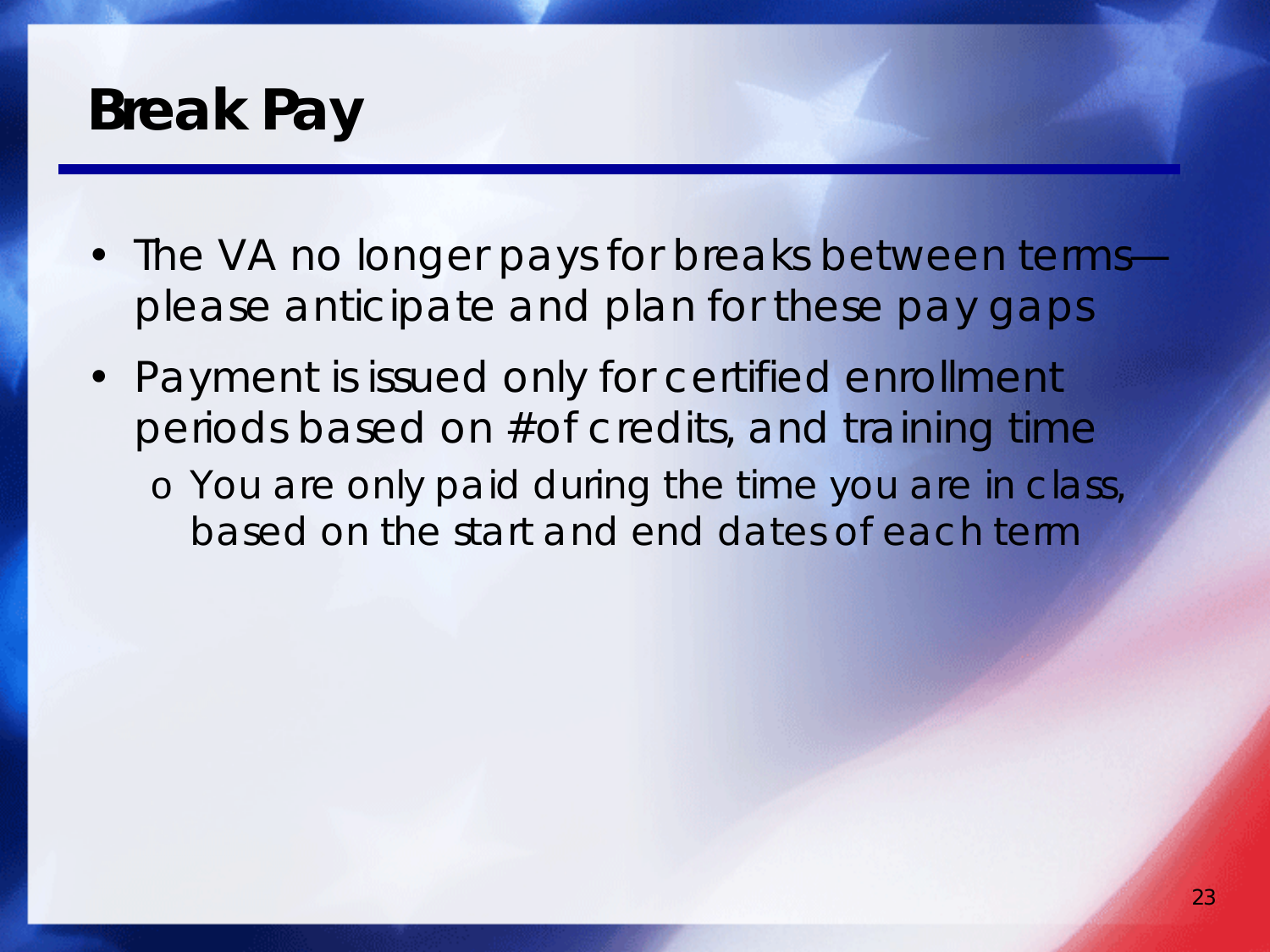# *Licensing & Certification Test Fee Reimbursement*

- You can receive test fee reimbursement for some licensing and certification tests you take on or after March 1, 2001.
- These tests must be specifically approved for the G.I. Bill.
- VA will only pay for the cost of the tests and not other fees connected with obtaining a license or certification.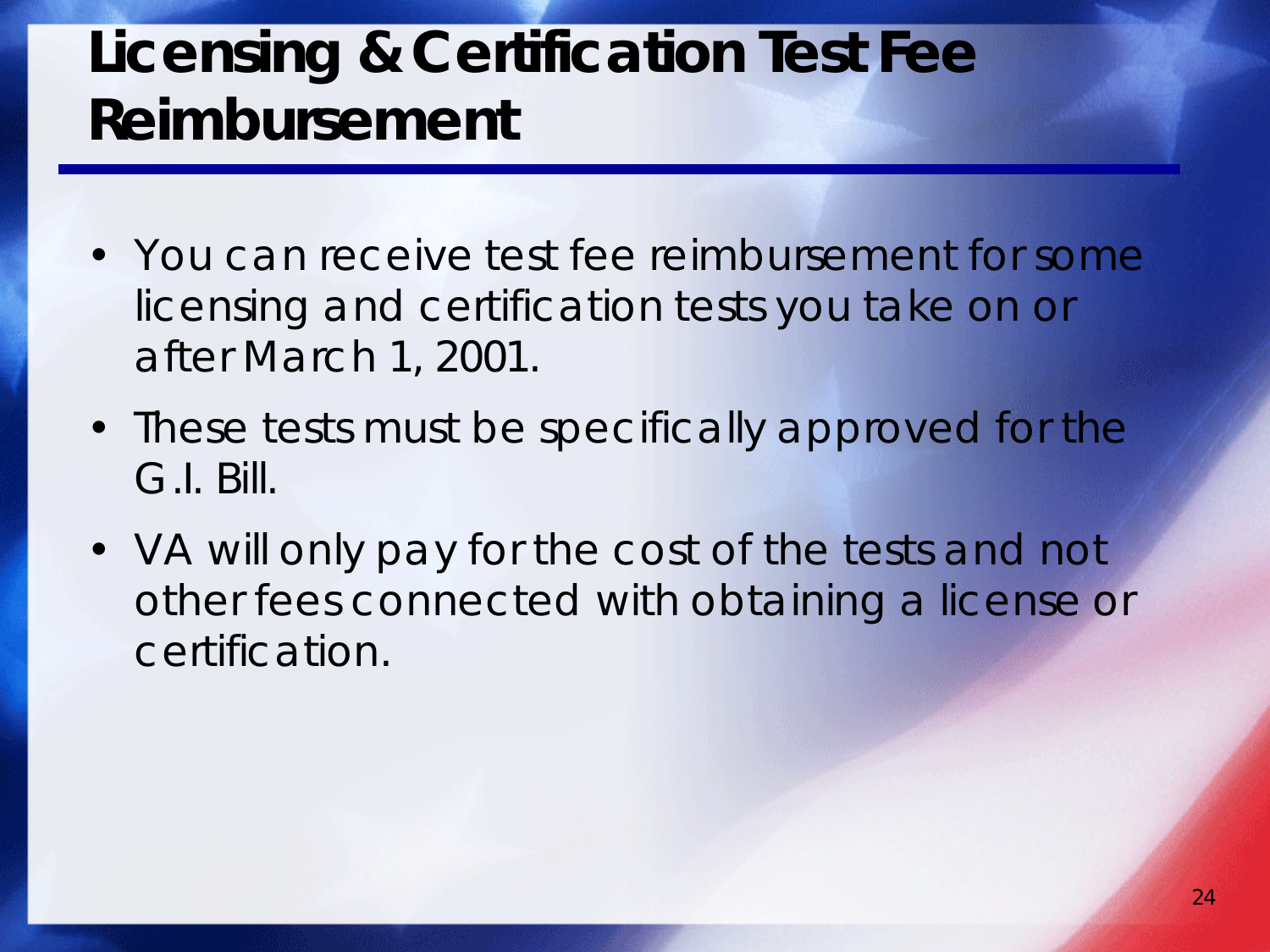### *Tutorial Assistance*

- CCC Tutorial Services provides **free** individual and small group tutoring
- Tutors are available by appointment during regular college hours on campus
- Online tutors are also available for Distance Learning Classes
- If additional Tutorial assistance is needed, it may be paid by the VA to students under chapters 30, 33, 35 and 1606.
- VA Tutorial assistance helps the student pay for necessary tutoring and is a supplement to the student's regular education benefit (paid at a rate of \$100 per month)
- *VA Tutorial Assistance Overview*
	- o The monthly rate may not exceed the cost of tutoring or \$100. The maximum amount payable is \$1200. There is no entitlement charge for the first \$600 under chapters 30 and 1606. There is no entitlement charge under chapter 35.
	- o The student, tutor, and certifying official must complete VA Form 22-1990t, *Application and Enrollment Certification for Individualized Tutorial Assistance*. The application may be submitted at the end of each month or combination of months. The application must be signed and dated on or after the date of the last certified tutoring session.
- *Eligibility (All of the following must be met for a student to be eligible for tutorial assistance):*
	- o The student must be in a post-secondary program on a half-time or more basis
	- o The student must have a deficiency in a course that is part of his or her approved program
	- o The student must be enrolled in a course during the same quarter in which tutoring is received for that course. Tutoring may **not** occur between terms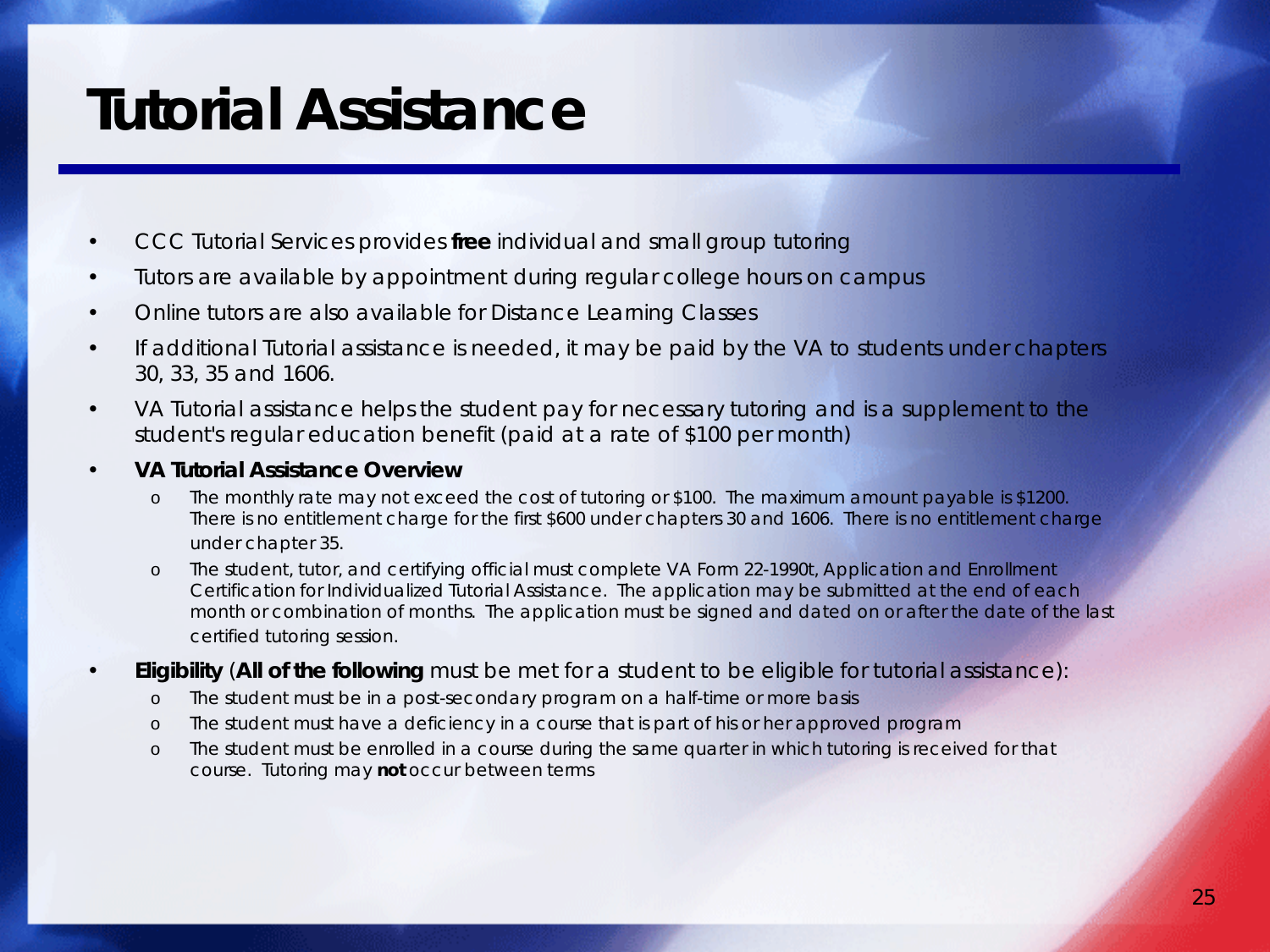# *VA Work Study*

- The VA work study program is a TAX FREE work study program offered to eligible students using VA educational benefits
- You are eligible to participate in the Work Study Program if you are using your VA Education Benefits and attending 9+ credit hours (3/4 time)
- The pay is minimum wage and you may work at VA offices, Veteran Outreach services, Veteran Medical facilities, National Cemetery System Offices, etc.
- Contact the Veterans Services Office for further information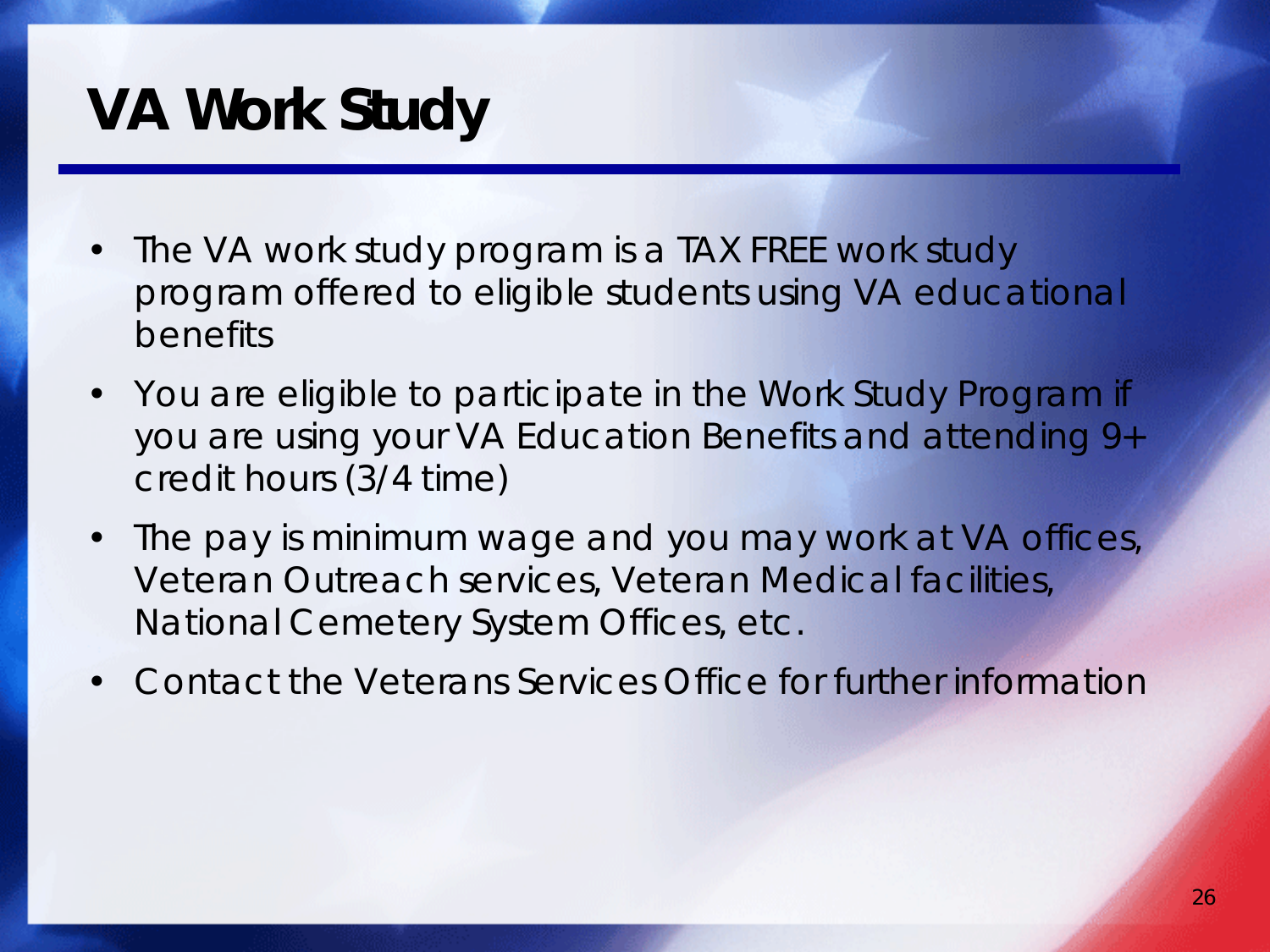# *Federal Financial Aid (FAFSA)*

- If you are an American Citizen, you may be eligible
- This is not VA benefits, and you can utilize both simultaneously
- Go to [www.fafsa.ed.gov](http://www.fafsa.ed.gov/) to get started
- For more information or assistance visit the FAFSA Lab in Roger Rook Hall or call 503-594-6082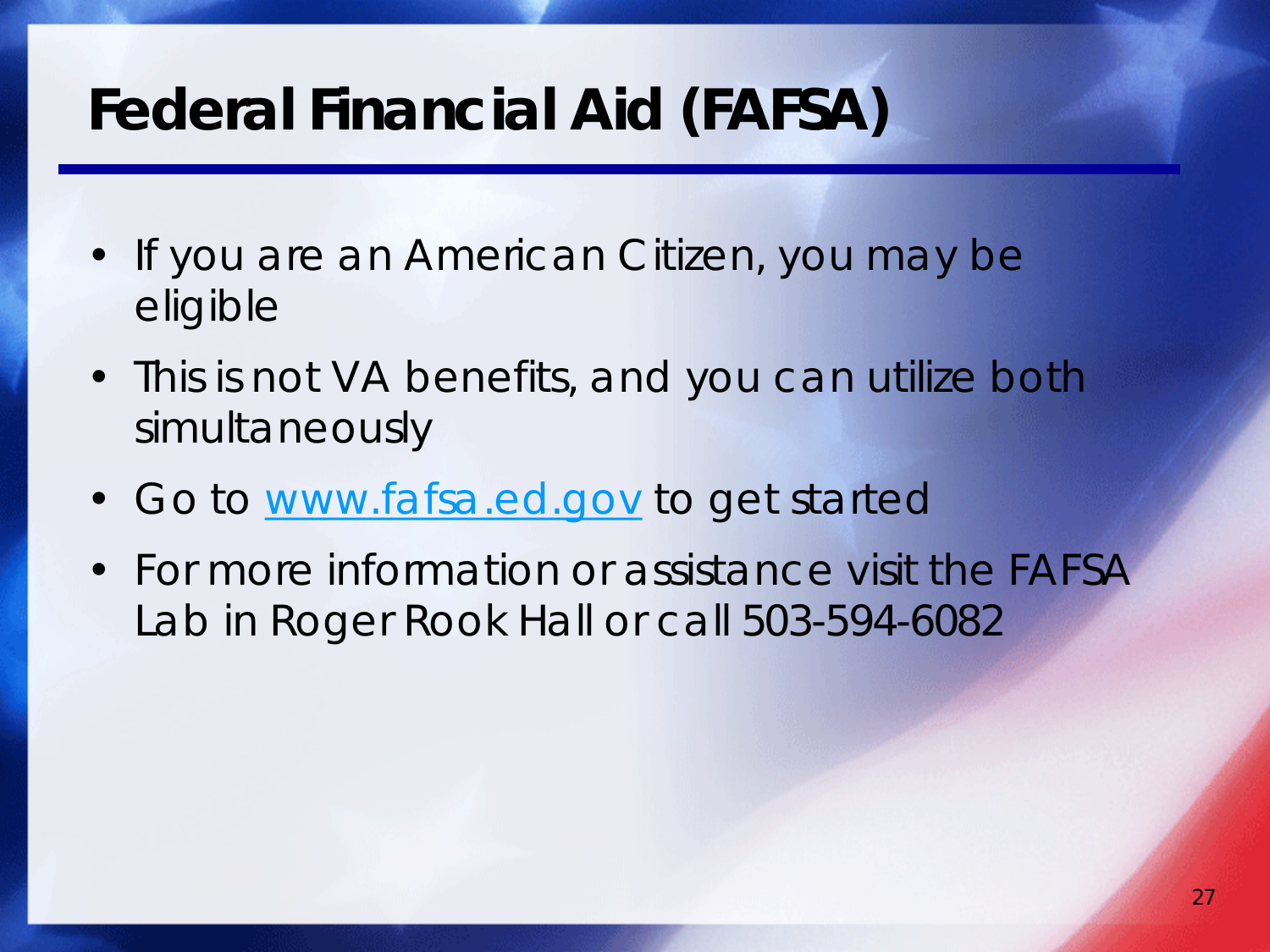#### *Veteran Status Notification*

- The following must be advised of your Veteran Status:
	- o Financial Aid Department (when applying for a loan).
	- o Advisors (when developing an educational plan).
	- o Beginning Winter term, 2016, veterans will be eligible for priority registration—please contact the VET Center to ensure you are properly coded for priority registration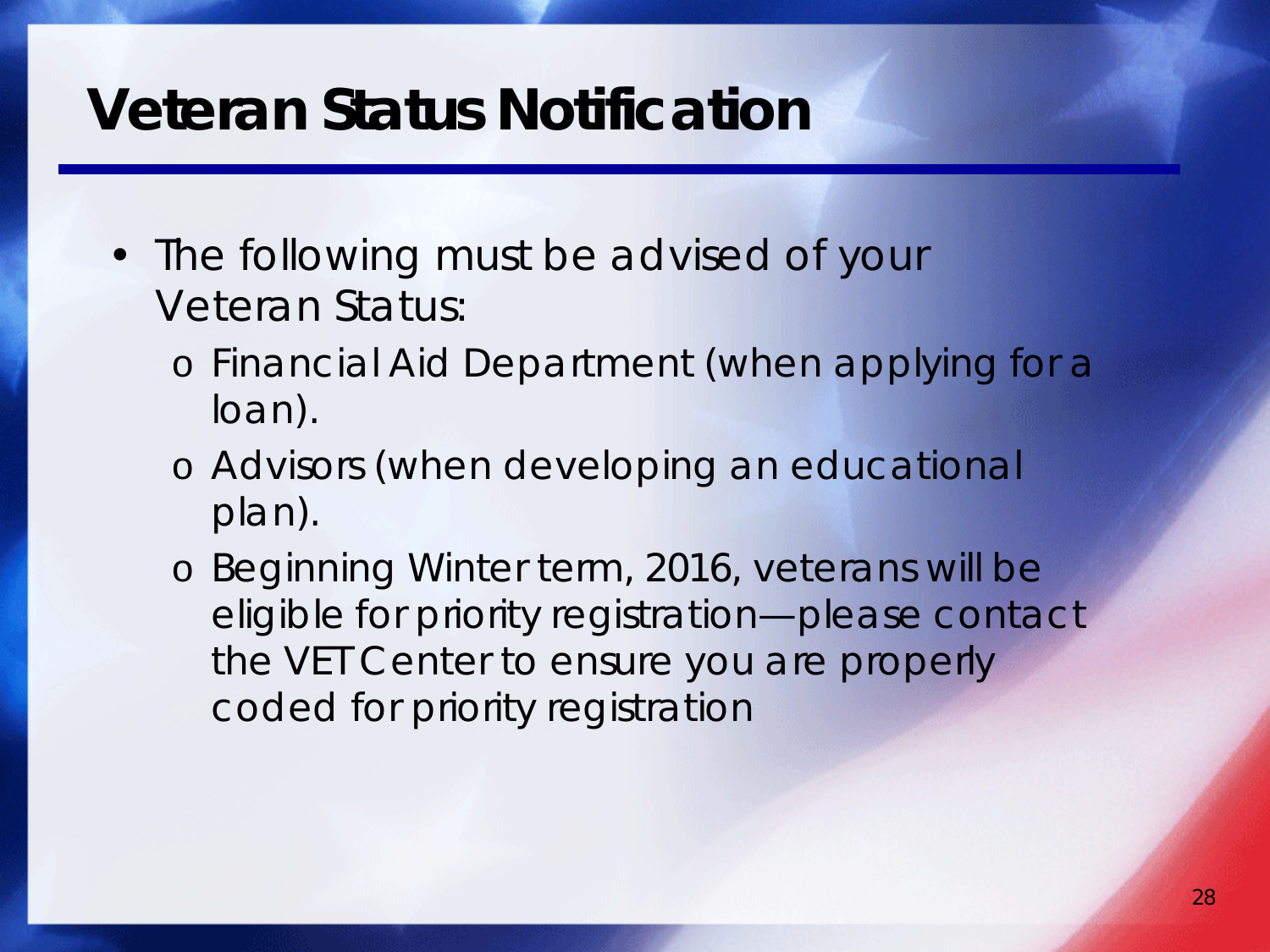# *Replacement DD-214*

- DD-214s can be requested online at the national archives website
	- o [http://www.archives.gov/veterans/military-service](http://www.archives.gov/veterans/military-service-records/)records/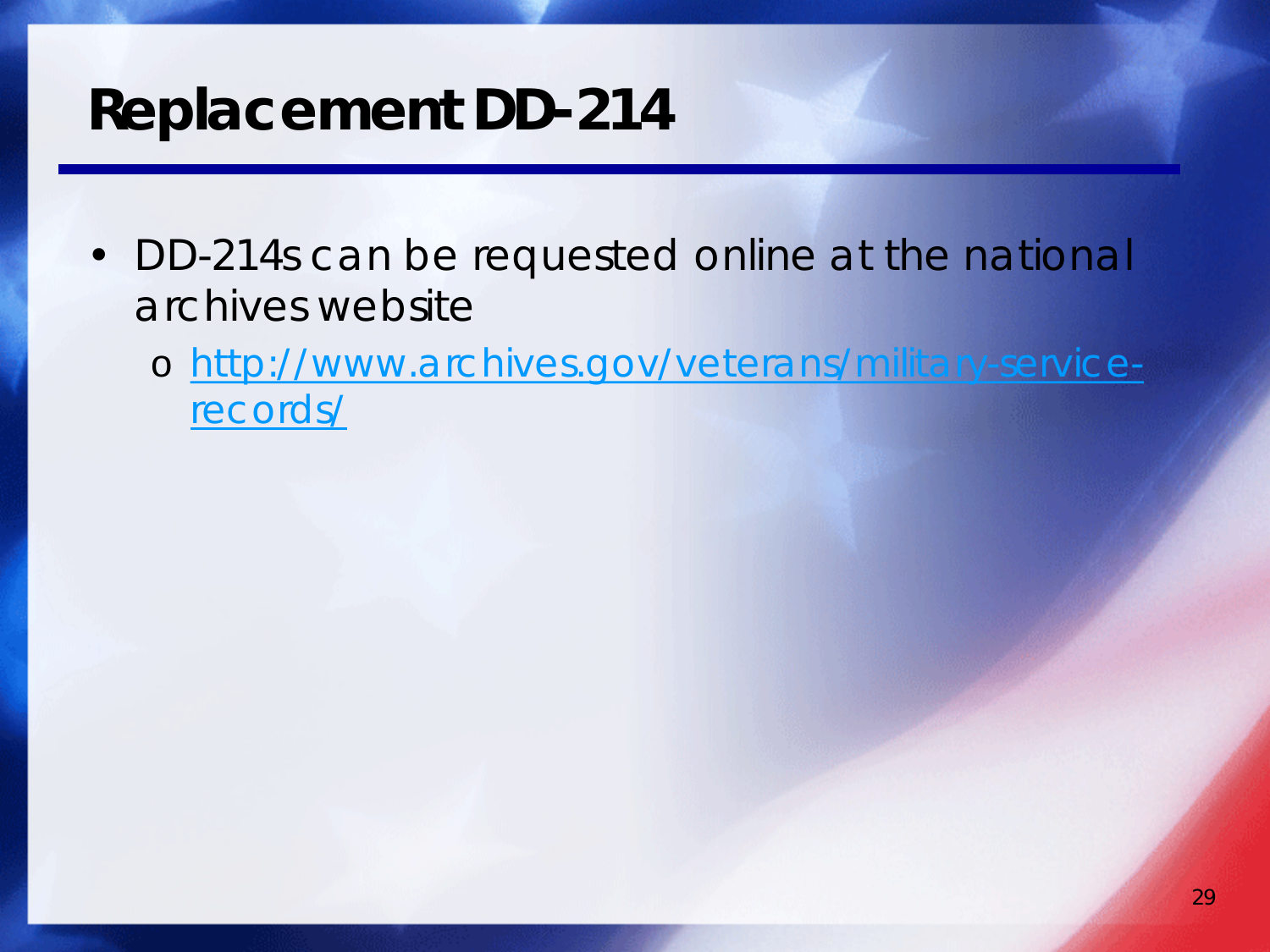# *Military Transcripts*

• CCC accepts the American Council on Education's Maximum Recommended college credits for Military Training and Education

o Navy/Marine: SMART <https://smart.navy.mil/>

- o Air Force: CCAF<http://www.au.af.mil/>
- o Army: AARTS<http://aarts.army.mil/>
- o Have your official transcripts sent to:
	- o CCC Records Office 19600 Molalla Ave Oregon City, OR 97045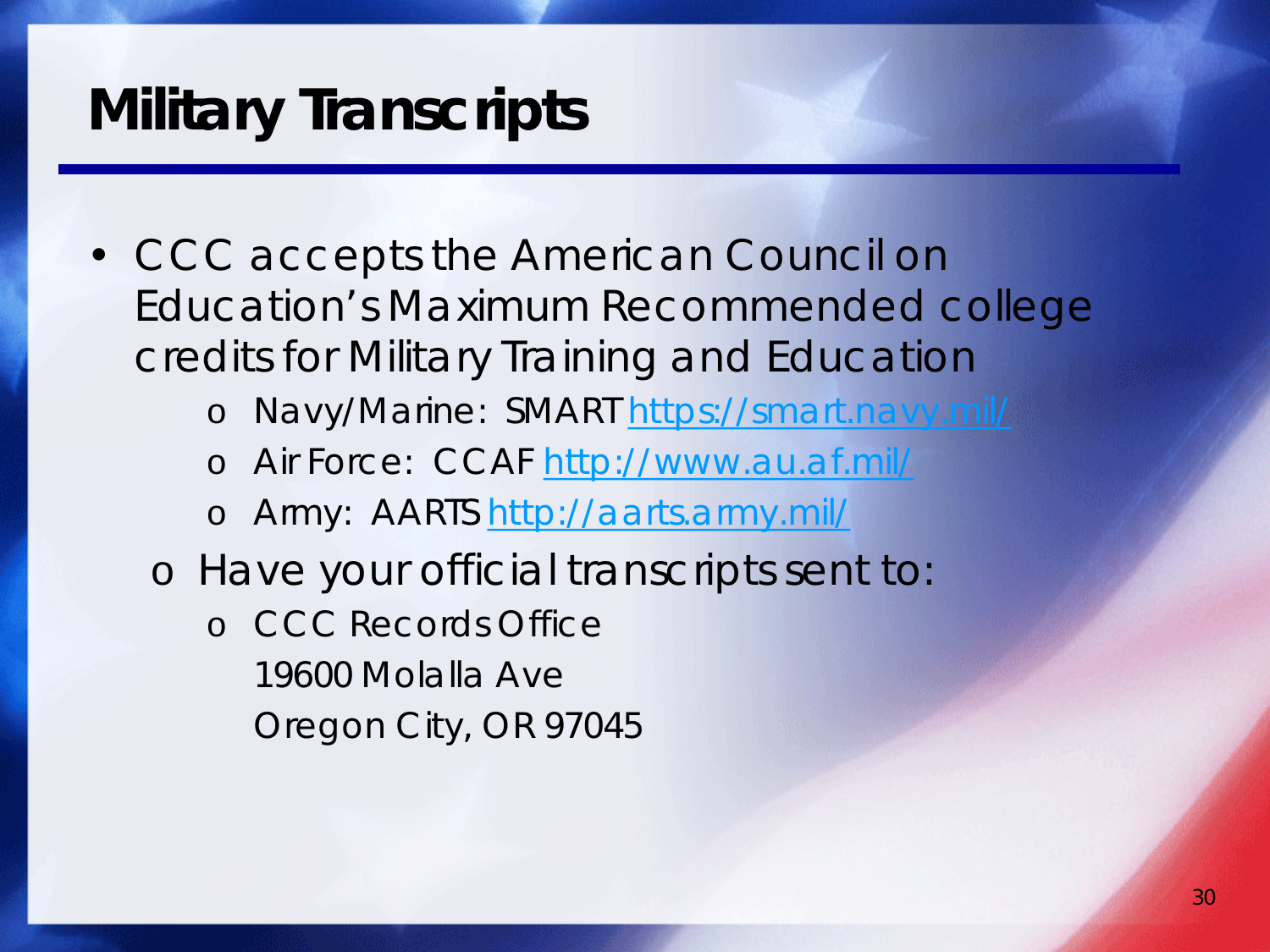# *VA Contacts:*

#### • **Regional Processing Office**

- o Department of Veterans Affairs RPO PO Box 8888 Muskogee, OK 74402-8888
	- 1-888-442-4551

#### • **VA Debt Management**

o Department of Veterans Affairs Debt Management Center PO Box 11930 St Paul, MN 55111-0930 Phone: 1-800-827-0648 Fax: 1-612-970-5688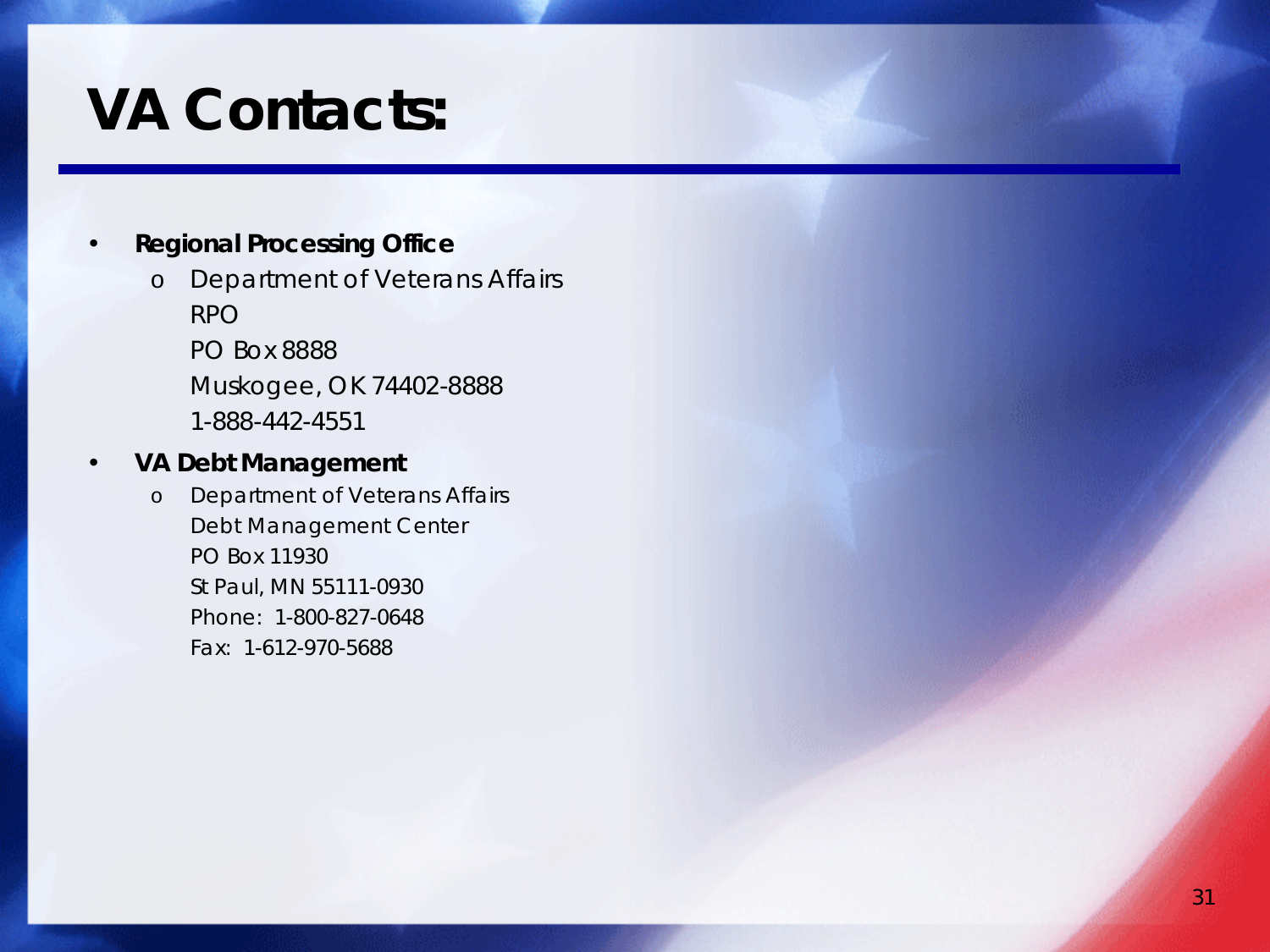#### *Resources*

#### • **Your VET Center** in CC100 503-594-3438, [vetinfo@clackamas.edu](mailto:vetinfo@clackamas.edu),<https://www.facebook.com/cccvetcenter>

- o Information and Referral Services
- o Computers
- o Study Area
- o Lounge
- o Day Use Lockers
- o Food and Coffee
- o Peer Support
- o Pay-it-Forward Grants
- o Text book Grants
- o Veterans Club
- **Returning National Guard and Reservists**
	- o <http://www.orng-vet.org/>
- **State of Oregon Dept of Veterans' Affairs**
	- o <http://www.oregon.gov/ODVA/BENEFITS/>
- **Combat Veterans**
	- o Portland Veterans Outreach Center [http://www.vetcenter.va.gov](http://www.vetcenter.va.gov/) 8383 NE Sandy Blvd Suite 110 Portland, OR 97220-4948 (503) 273-5370
- **Returning Veterans Project** 
	- o 833 SE Main St Portland, OR 97214 (503) 933-4996

www.returningveterans.com

E-mail: [mail@returningveterans.com](mailto:mail@returningveterans.com)